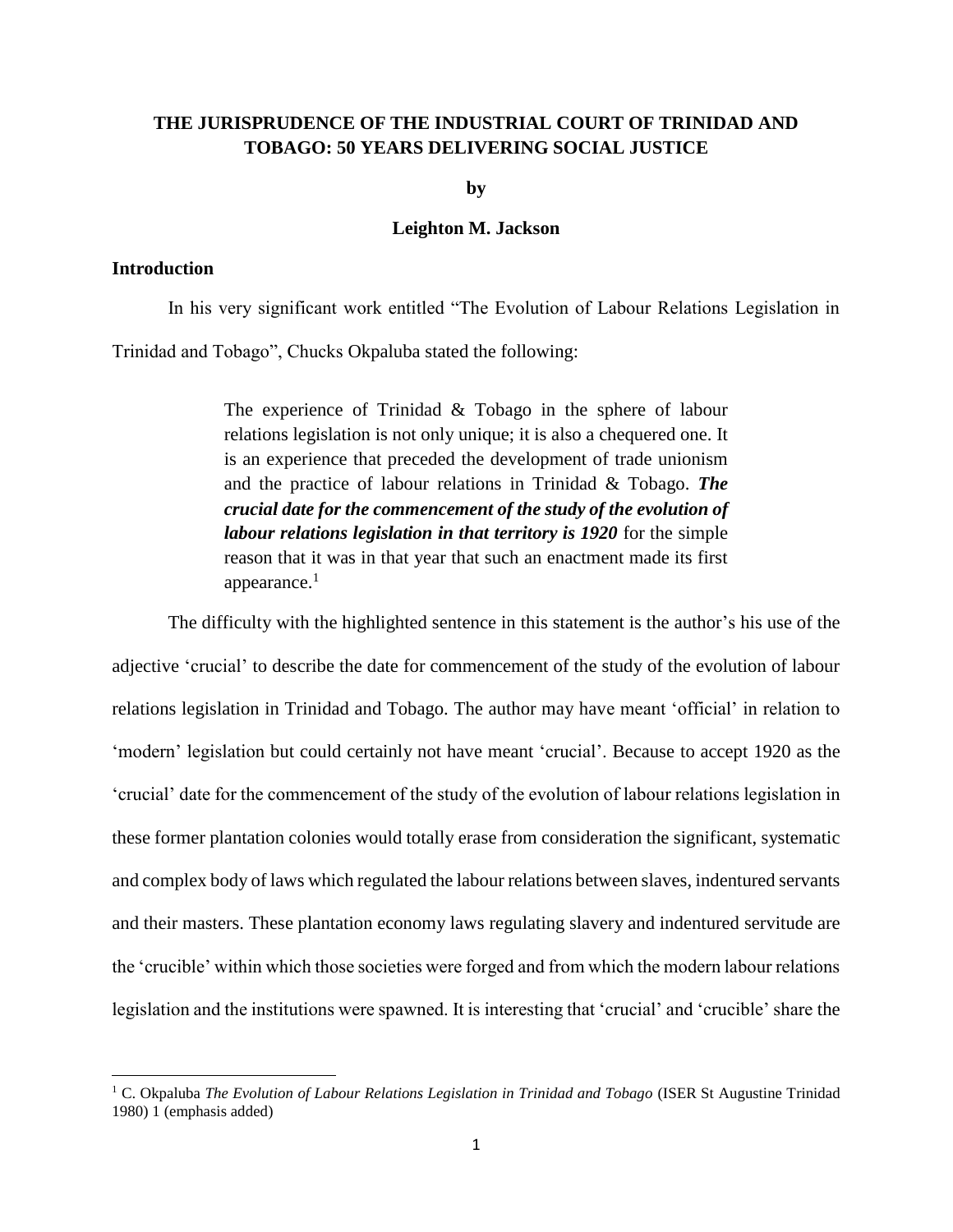same etymology and the use of the word crucial by the author is a classic Freudian slip, as many would want to erase this history as never having existed.

The definition of the word 'crucible' from the Oxford English Dictionary is:

A ceramic or metal container in which metals or other substances may be melted or subjected to very high temperatures.

This leads to the metaphorical extension of the word to mean:

A situation of severe trial, or in which different elements interact, leading to the creation of something new.

The word 'crucial', as in 'crucial date', shares the same root as crucible and was originally the adjectival description of the form of a cross. Crucial has come to mean, according to Oxford Advanced American Dictionary, *extremely important, not because of itself, but because it will affect other things – that is, vital to the determination of an outcome*. <sup>2</sup> With this background, in assessing the achievement of the Industrial Court over the 50 years of its existence, we can only do so if we know the crucible within which it was forged and if we accurately identify what were crucial the questions.

Putting these together it is clear that the 'crucial' date for the study of the evolution of labour relations legislation in Trinidad and Tobago, *ergo* the achievement of the Industrial Court, cannot be 1920. It begins with the very reason for the creation of these 'societies' in the West Indies. Simply put, they were constructed for the exploitation of labour. The very personhood of those whose labour was exploited was singularly for the benefit of the economy and the best social life and development of Europe and Europeans. They were not participants in the institutions of

l

<sup>2</sup> The etymology of crucible is late Middle English from Medieval Latin *crucibulum* night lamp, crucible (perhaps originally a lamp hanging in front of a crucifix), from Latin *crux, cruc-* 'cross'*.*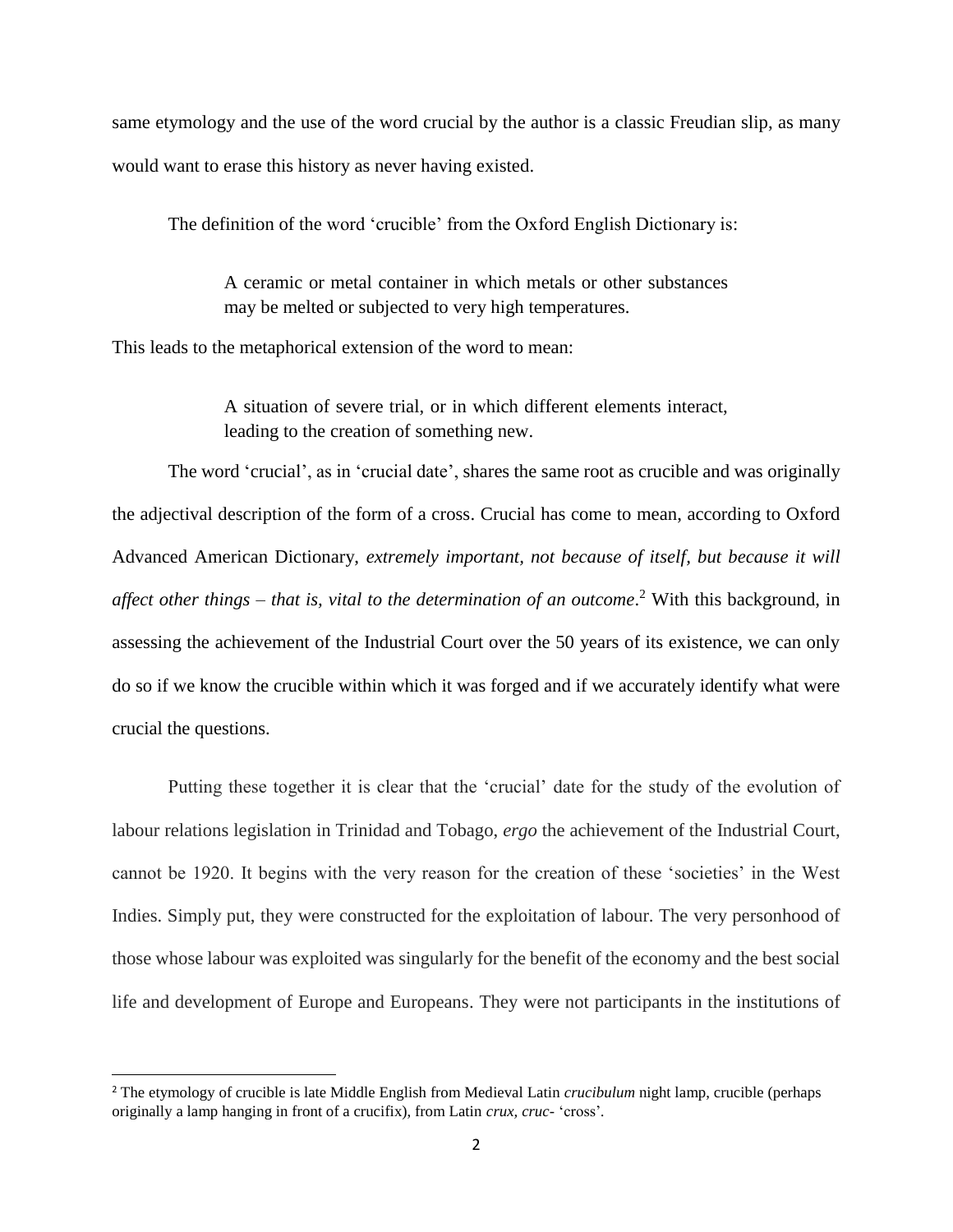social or political governance – they were mere factors of production. This history is the crucial point in any discussion of the evolution of labour legislation in Trinidad and Tobago and consequently of the Industrial Court. It is the *experimentum crucis*, the "guidepost that gives directions at a place where one road becomes two", or more. Many roads met at the time of the creation of the Industrial Court and the Court is the guidepost that gives direction.

Chucks Okpaluba taught at the new Faculty of Law of UWI in the early 70's and contributed significantly to its intellectual development, but like many of us today, we forget the crucible of our existence which accounts for the development of our social, political and economic institutions by which our societies are constituted and reconstituted. George Santayana wrote: "Those who cannot remember the past are condemned to repeat it."<sup>3</sup> This was not a call to live and remain in history but to learn from its lessons in order to advance. In fact the full context of this well-known statement is within the context of achieving progress.

> Progress, far from consisting in change, depends on retentiveness. When change is absolute there remains no being to improve and no direction to set for possible improvement and when experience is not retained, as among savages, infancy is perpetual. *Those who cannot remember the past are condemned to repeat it.*

This squares very well with the concept of the role of law stated by Oliver Wendell Holmes

Jr., American jurist and Justice of its Supreme Court for 30 years, when he famously said:

The life of the law has not been logic; it has been experience... The law embodies the story of a nation's development through many centuries, and it cannot be dealt with as if it contained only the axioms and corollaries of a book of mathematics.<sup>4</sup>

<sup>3</sup>*The Life of Reason*, 1905

<sup>4</sup> O Wendel Holmes Jr *The Common Law* (1881) p.1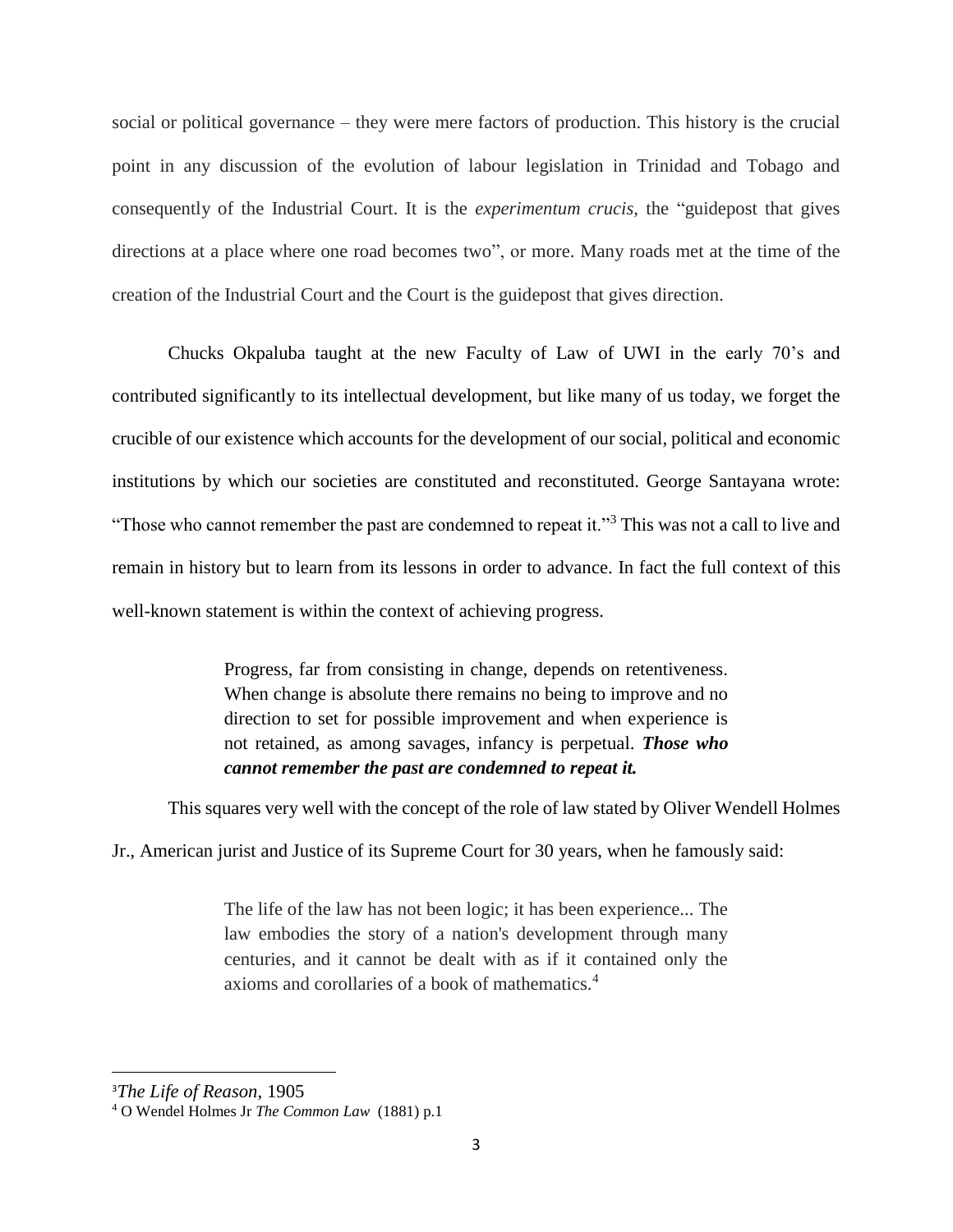Thus the laws regulating slavery, indentured servants, the Emancipation Act 1834, and the battery of other colonial laws which were meant to subordinate labour into its role as a factor of production are part of the construct. Included as well are the struggles, rebellion and resistance of our ancestors. These are the crucible of who we are today and signal the crucial date for the study of the evolution of labour relations in Trinidad and Tobago, not 1920.

A description and commentary by Professor Bereton of the situation in relation to Emancipation Act paints the picture graphically:

> As we saw, the Act of Emancipation was passed by the British Parliament in 1833 and it became law on August 1, 1834— Emancipation Day. But while this did technically mark the abolition of slavery, all the formerly enslaved, except children under the age of 6 on August 1, were declared to be 'apprentices' obliged to work for their former owners without wages for three-quarters of the defined working week. This so-called apprenticeship, which the Act said would last for 6 years, really postponed freedom for a few more years. Although the apprentices did have some rights not enjoyed by the enslaved, the system had much more in common with slavery than with freedom.

> > \* \* \*

So when hundreds of new apprentices gathered in the area of Woodford Square on August 1, they were in an angry mood. 'Point de six ans! (Not six more years!)', they shouted, complaining loudly that they were not given 'full free'. The militia was called out, the soldiers were called from the barracks, over 50 of the 'ringleaders' were sentenced to floggings and in some cases jail. Partly because of the resistance by the people all over the Caribbean to this disastrous apprenticeship scheme, partly through pressure from abolitionists in Britain and in the colonies, it was ended by the government in London two years early, in 1838.

On August 1, 1838—the real Emancipation Day—apprenticeship ended and the former apprentices gained 'full free' status. In Trinidad, 20,656 apprentices were freed on that day.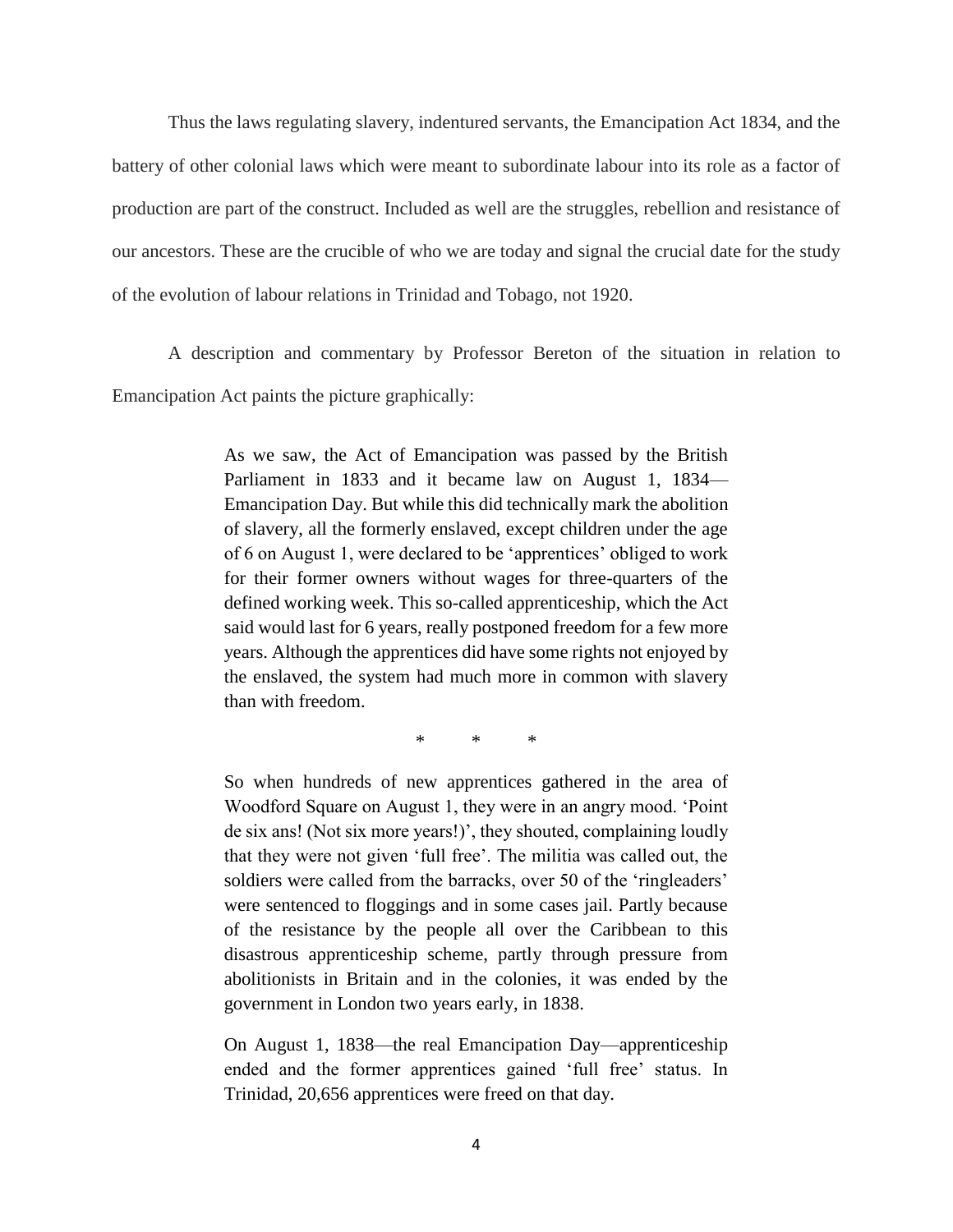### *But they were freed with nothing.*

The authors Deakin and Morris states:

Labour Law stems from the idea of the subordination of the individual worker to the capitalist enterprise; it is above all the law of dependent labour.<sup>5</sup>

In the Caribbean, our history makes this statement even starker than the condition the authors describe from the British perspective. What this means that the journey for us is more distant and gruelling and the challenges more arduous than that faced by other societies from which we take the cue to our laws. The imperatives upon which our societies were built cannot be forgotten or downplayed. Professor Elsa Goveia makes the point that the slave system, as well as the institution of indentured servitude, had become more than an economic enterprise which could be abandoned when it ceased to be profitable. It had become the very basis of organised society throughout the British West Indies and therefore it was believed to be an indispensible element in maintaining the existing social structure and preserving law and order in the community.<sup>6</sup> This is important to assessing what the Industrial Court of Trinidad and Tobago has achieved in its jurisprudence over the last 50 years and it is therefore important to say a little more. All the contemporary academics of the new University of the West Indies were agreed that change had to be radical if it was to be effective and this radical change would neither come from the colonial ruling class nor the local middle class who succeeded them. I like the description given by Professor Goveia of the dilemma which labour faced way into the  $20<sup>th</sup>$  Century up until the time of the introduction of the Industrial Court.

<sup>&</sup>lt;sup>5</sup> S Deakin & G Morris *Labour Law* 6<sup>th</sup> edn (Hart Publishing) p.1

<sup>6</sup> E Goveia *Slave Society in the British Leeward Islands at the End of the Eighteenth Century* (Westport, Connecticut: Greenwood Press, 1980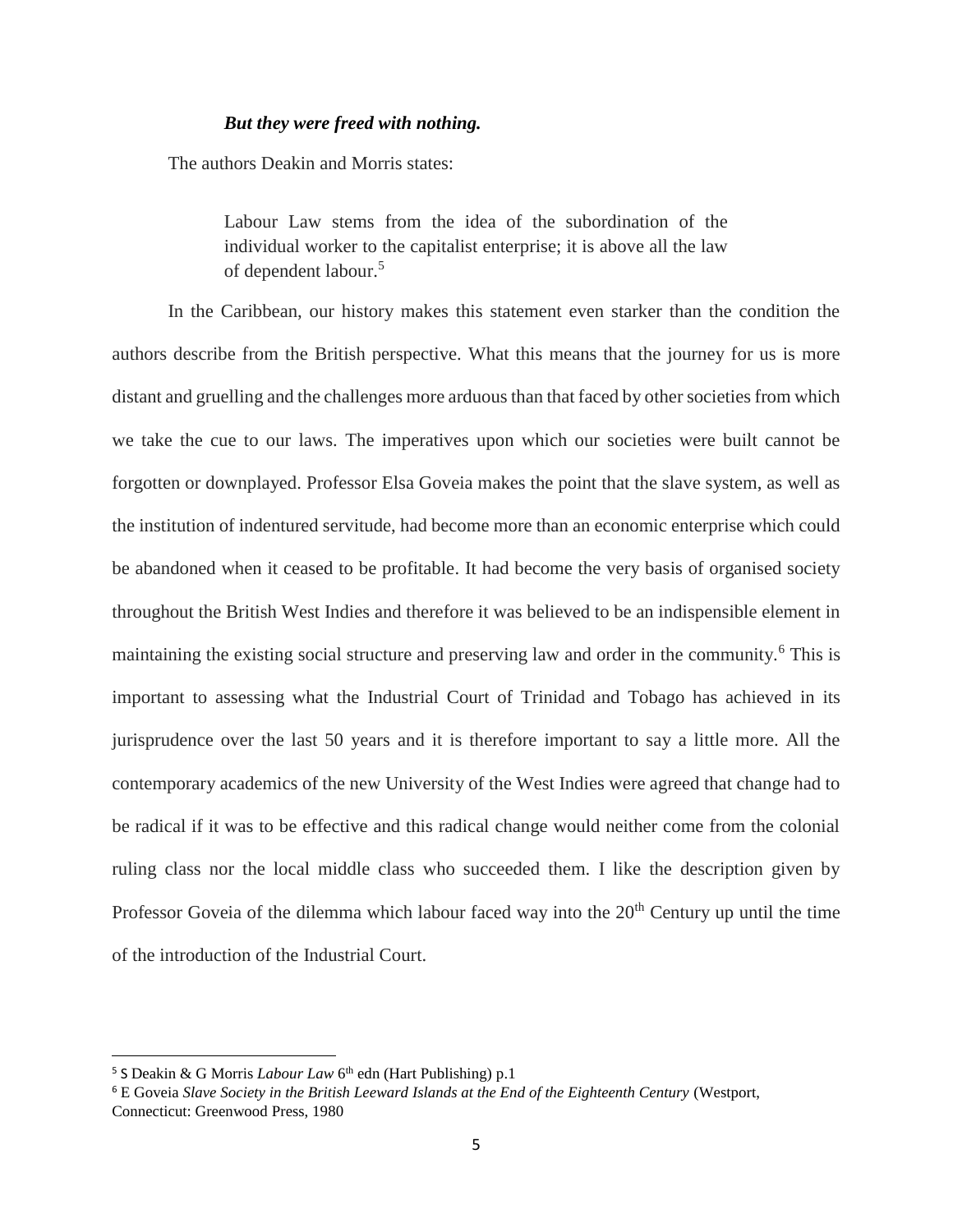But, though they were now less physically oppressed, their life chances in the free society, as compared with those of other groups, were not very substantially different from what they had been before. The old community based on slavery had been destroyed. But the emergent free society could only offer them a confused amalgam of opposing social values – on the one hand, practical subordination in a particularistic social structure still based on racial inequality, and on the other, universalist claims to equal status before the law without regard to class or race. As Lord Harris said in 1848, the effect of emancipation was that 'a race has been freed but a society has not been formed.' New guiding principles of order and coherence had still to be decided on.<sup>7</sup>

### **Times changed but things remained the same – The Industrial Stabilisation Act 1965**

In 1965 when the Industrial Stabilisation Act was passed, Trinidad and Tobago as well as the other British West Indies territories had been through several political processes and had to face the challenges of modernisation in a world that had drastically changed from the manner in which the dominant First World states strategized to relate to the other states in the world. We moved through several types of British colonial rule, from party politics, Universal Adult Suffrage, the developing labour movement, political independence to the emergence of executive power in the hands of a coloured, black and Indian middle class. But meaning and self-worth and a sense of ownership did not trickle down to the labouring class. As Professor Rex Nettleford, himself a long time Director of the Trade Union Education Unit of the university at Mona, remarked:

> The paradox of Caribbean life is that the more things change the more they remain the same. The vault-like ascent by the society from slavery into freedom and then from colonialism into constitutional independence is yet to be matched within the society by a corresponding progress from cultural inferiority of the vast majority to cultural self-confidence.

<sup>7</sup> Id. 331-332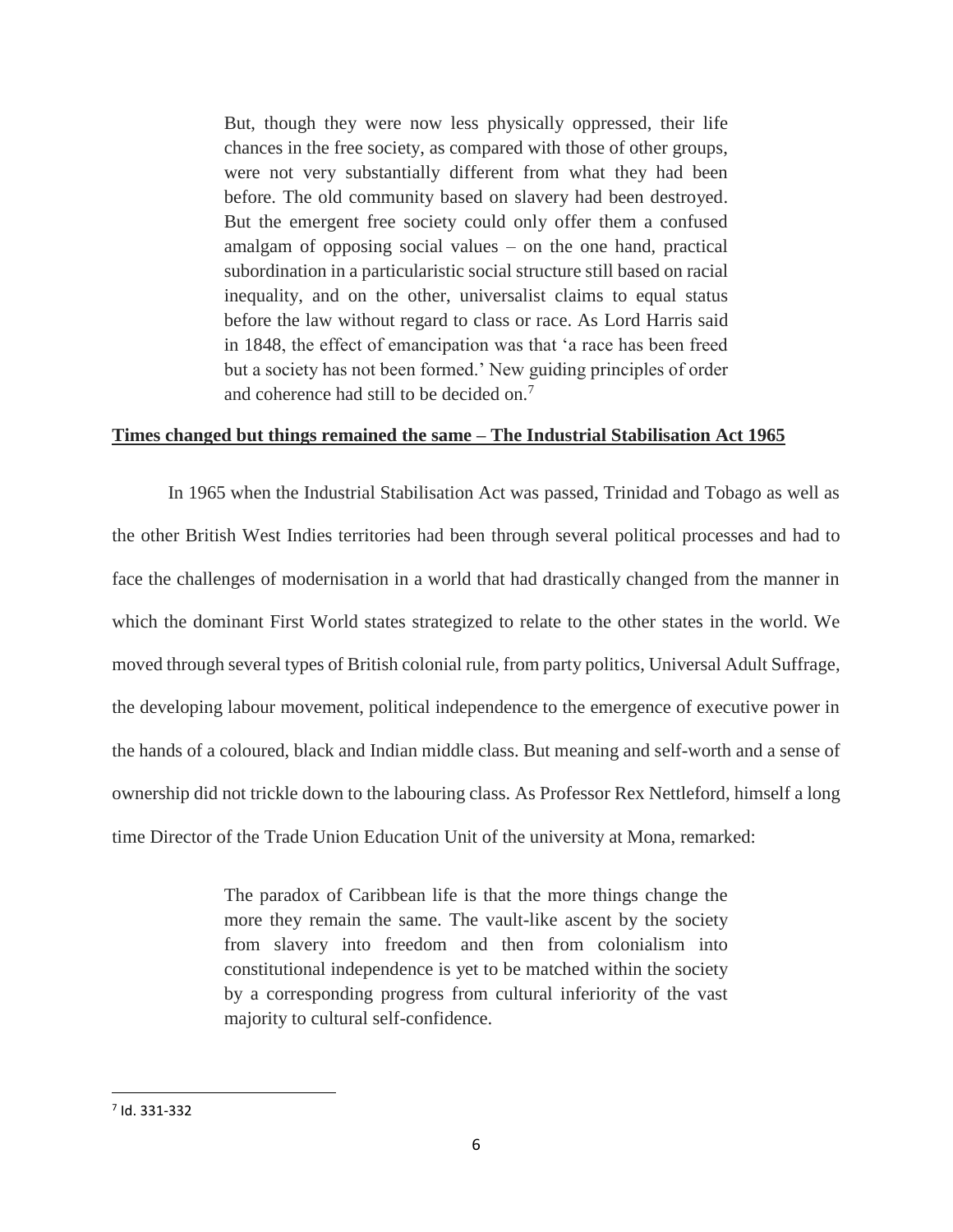The labour unrest and tension by workers, which led to the State of Emergency and the push of the ISA through the legislature was symptomatic not of lawless agitation but a far larger struggle for meaning and self-worth in the matrix of a society that was deemed theirs. Professor M G Smith best sums up the workers' position, writing about that time:

> It is evident that despite universal suffrage and party politics in several contemporary Caribbean societies, despite unionization and more liberal industrial laws, educational provisions and the like, the majority of the people remain as poorly integrated and as remote and distinct from their superiors as ever, primarily on cultural, linguistic and social grounds, including race and colour, education, wealth and economic activity.<sup>8</sup>

Those at the helm of power misunderstood that this was in truth a campaign for a voice. Dr

Eric Williams recognised this as did the politicians who were contending for power and needed

the mass support. Okpaluba tells us that,

The unionists were at that stage encouraged by politicians for Dr Eric Williams has been quoted as having said in 1955 that the employers must "…understand that the day when West Indians were content merely to hew wood and draw water for private investors is gone forever. The worker today requires inducements, incentives and guarantees just as the investor does…"<sup>9</sup>

However, by 1963, when the power base of the new leaders of government was solidified,

the Minister of Finance in his budget speech stressed the antithetical position of the country's economy through its industrialisation effort to workers' organisation and workers' say in the matrix of economic power.

> The trade union movement, quite rightly, today occupies a position of power as never before in our history. It would be a pity if this

<sup>8</sup> M G Smith *Culture, Class and Race in the Commonwealth Caribbean* (Mona, Jamaica: Department of Extra-Mural Studies, UWI 1984)

<sup>&</sup>lt;sup>9</sup> C Okpaluba at 69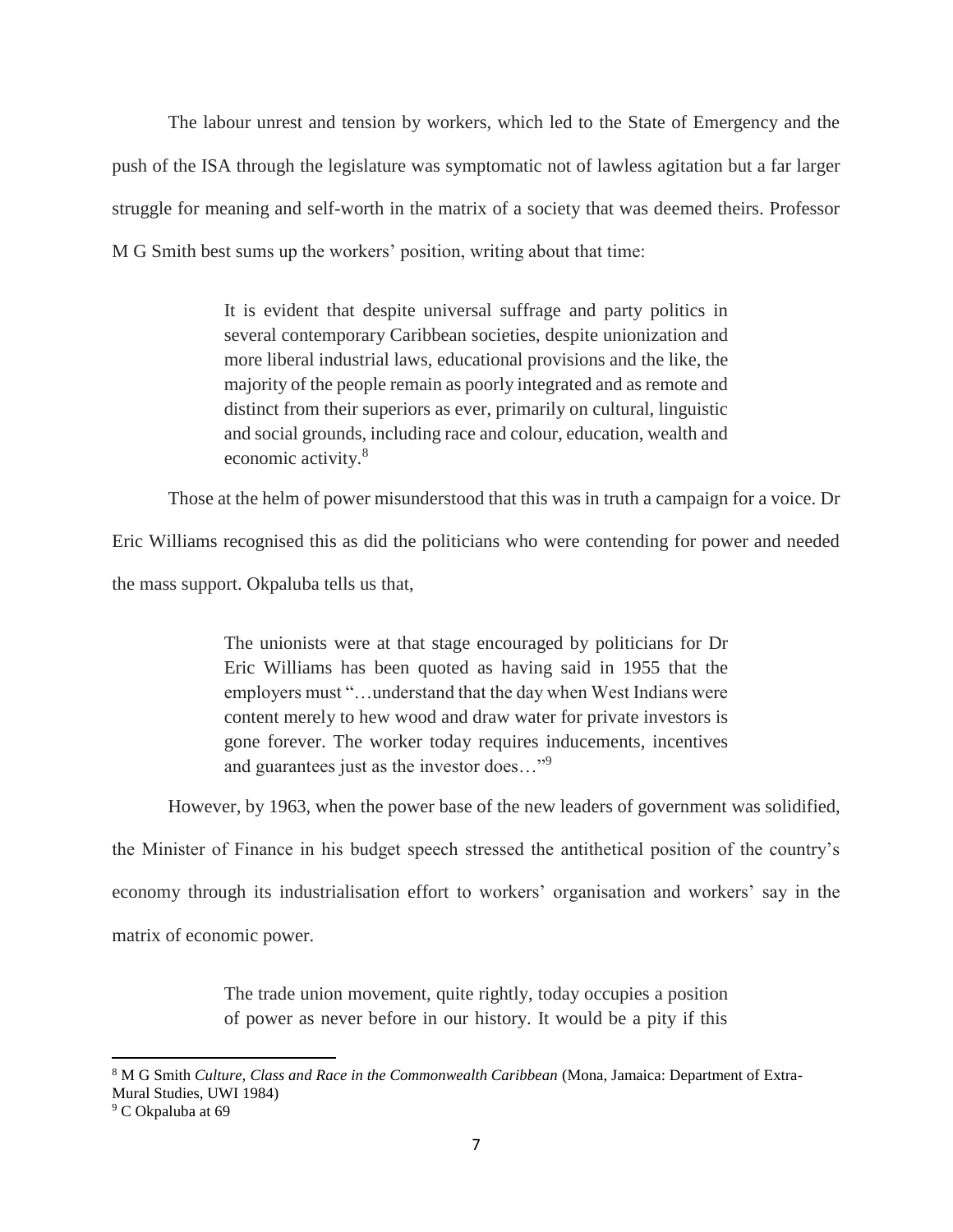power were turned into a privilege. For the value of the movement will ultimately depend upon its willingness to resolve the inevitable contradictions between its own group interests and the community interest.

A ruthless policy of higher wages and salaries and other benefits in a developing country is incompatible with either continuing economic growth or rising levels of employment. It could impair capacity to compete in external markets and weaken the balance of payments.<sup>10</sup>

The individual worker, and more so the collective activities of workers, were now being seen as enemies of the state and the enemy of economic development. It was lost on the politics of the time. But development economics and people-centred polices will only succeed if the citizens of our states **subjectively** experience improvement in their human well-being and are contributors to the effort. Objective economic and social indices, the language of economic and international agencies which has become the linguistic accoutrements of our rulers, may measure change and indicate progress of a kind but will not ensure stability. Only a subjective assessment by the people whose lives are affected will ensure social and political stability and real progress.

Subversive activities and communism scare were rampant before the passing of the Act and was the catalyst for its enactment. It was in this atmosphere that the ISA was tabled for the first time on March 12, 1965, read for the second time on March 18, which not co-incidentally was the same date on which the *Report of the Commission of Enquiry on Subversive Activities* was presented to Parliament. And, by March 20, 1965, the ISA received the Governor-General's assent and was promulgated immediately. The State of Emergency of March 9 was lifted on March 25, 1965.

<sup>&</sup>lt;sup>10</sup> Quoted by C. Okpuluba, id. 71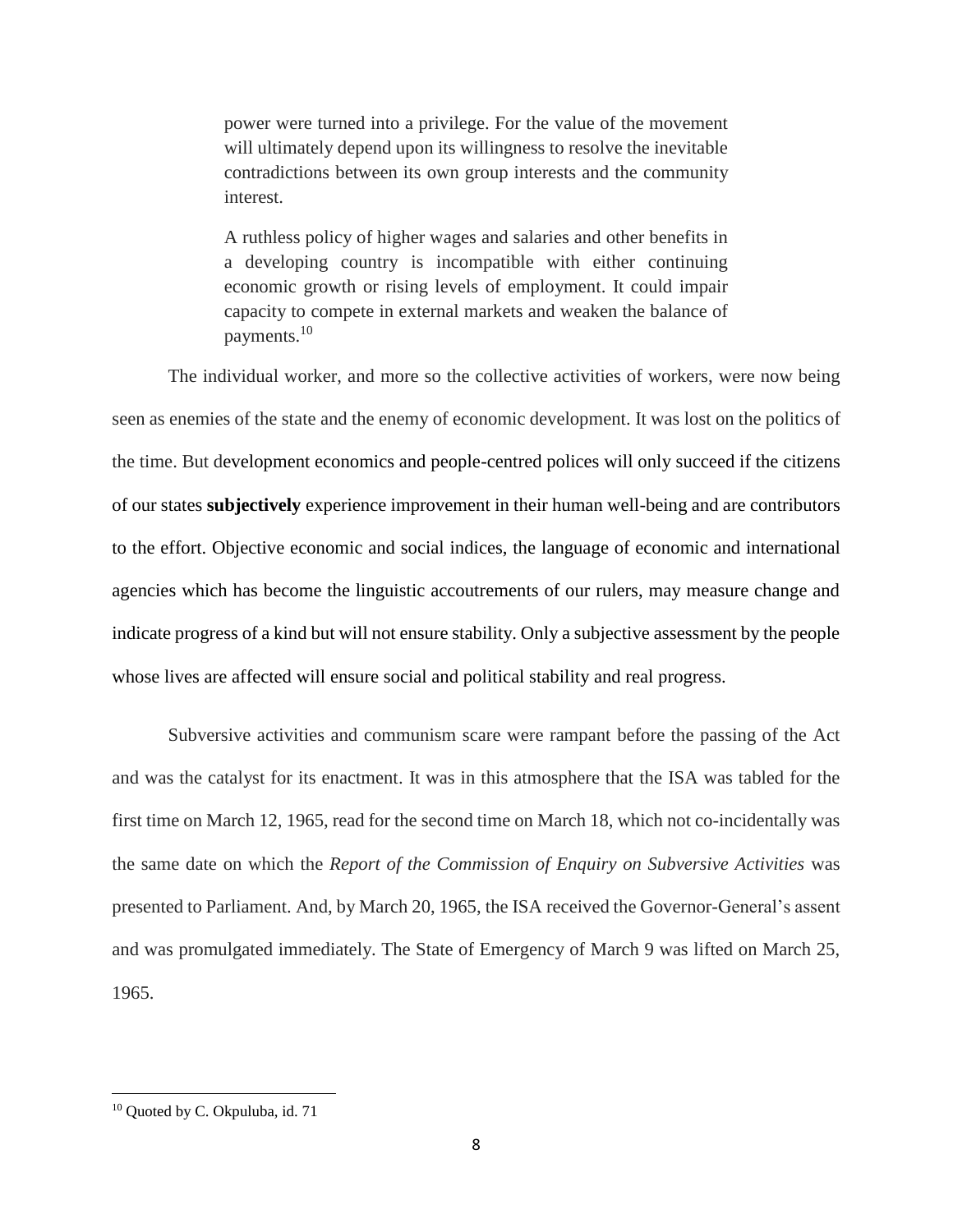Thus Okpaluba supports Dr Zin Henry's conclusion that the ISA "was conceived and introduced not merely as a policy instrument of industrial relations, but also as a measure for containing alleged subversive activities and political agitation by trade union leaders through trade union organisations."<sup>11</sup>

In this climate was born the Industrial Court of Trinidad and Tobago – an institution that was given the proverbial basket to carry water to extinguish the flame of dissensus and discontent in the arena of labour relations and leverage objective economic progress through industrial stability. The structure of the Act was the strategy to achieve that end and it was a poor choice. Okpuluba concluded that:

> [T]he scheme of the Industrial Stabilisation Act as an instrument of industrial regulation was a total failure. All aspects of industrial relations regulated by the Act proved unworkable as they were completely misconceived. In the final analysis, the ISA could be described as no more than a 'law and order' type of legislation.

Far from being unifying, it was perceived that the objective of the Act was to be "a neutralising force of the powers of a united labour movement." The labour movement was not consulted. It was not to be participatory – the hallmark of good governance and stability. "[Y]our Government have not sought to obtain the views of the Labour Movement on the most far-reaching piece of labour legislation to be brought forward n your time of office", the Trade Union Congress wrote to Prime Minister Dr Eric Williams. This methodology of enactment explains the suspicion with which the ISA was greeted and it was unfortunate that the Prime Minister whose studies presumes and understanding of the angst of the disenfranchised and the long road to achieving a society built on social justice would have countenanced this unfortunate beginnings.

<sup>11</sup> Okpaluba 80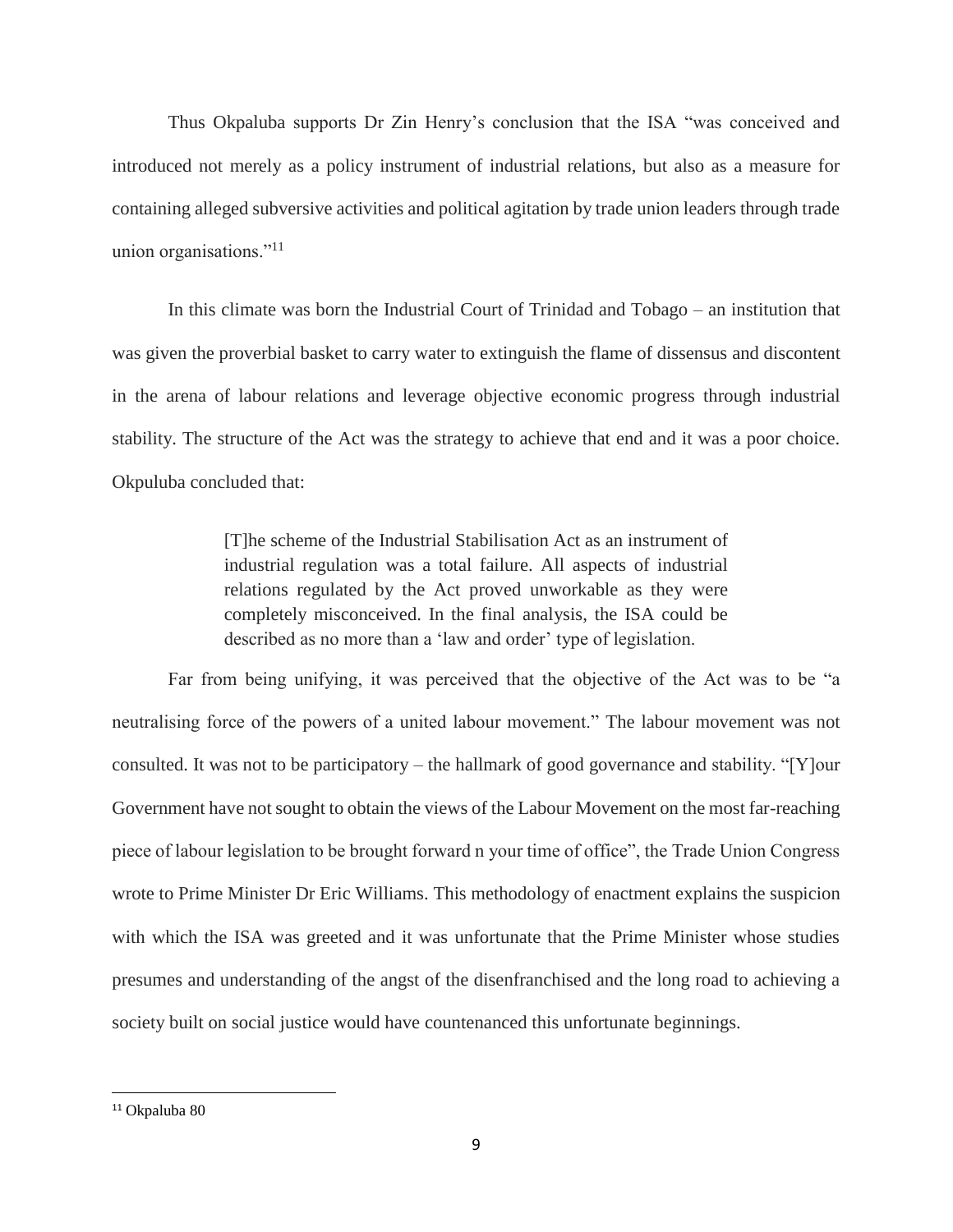#### **Employment – the Most Critical Component of Democratic Governance**

Nonetheless, the establishment of the Industrial Court of Trinidad and Tobago must be considered the most important institutional construct in modern democratic governance in the Commonwealth Caribbean from the point of view of the history of these states which I have recounted. But the most important reason is that employment and labour law stands for a sense of co-ownership of the State which is shared with fellow citizens. While our history is one that recounts a society that was exclusively built for the exploitation of labour and controlled by depriving it of a voice in the institutions of governance, resulting in a lack of correlation between the significance of the contribution that is made by labour to the society and its influence or position in society, yet employment by its very nature is the most important, immediate and unavoidable participation in society. Because when one moves outside of one's immediate family and community through employment, one automatically moves into the sphere of the national society and where you give to get. The fairness of the exchange is a crucial description and measure of how much you are valued in your own society.

Moreover, employment is the major instrument for the creation and distribution of the economic resources of the state. It is perhaps the most significant space where the ordinary citizen finds meaning of citizenship, self-expression, self-worth and dignity – and ultimately selfexistence - within the State when the citizen not only participates but is rewarded. *Employment and labour law stands for a sense of co-ownership of the State shared with fellow citizens.* When viewed in this manner labour law and industrial relations are pivotal to social change and the Industrial Court as the regulatory institution stands at the apex of transformation and change.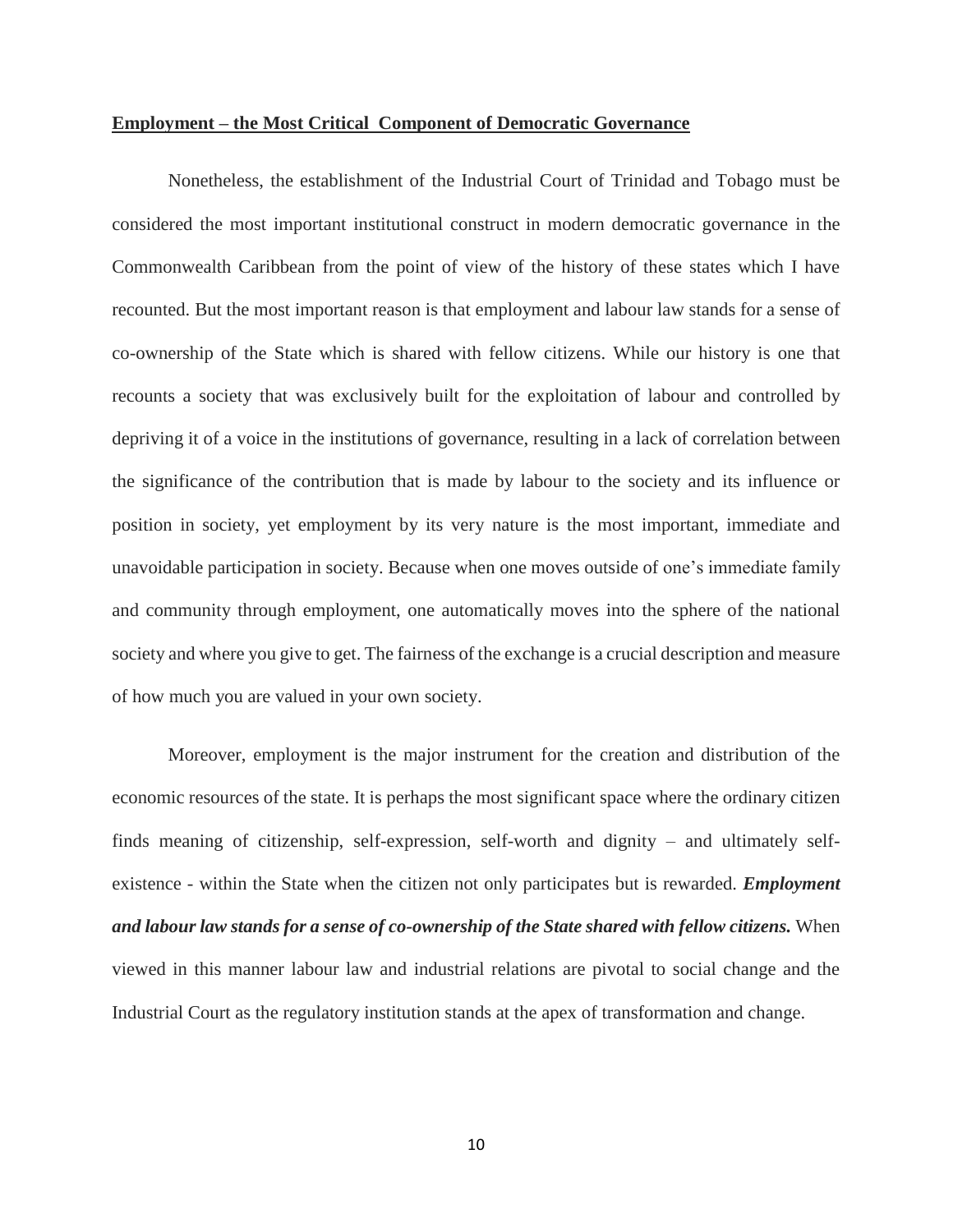The signal function of the Industrial Court is one of reconstituting relationships in a society where the radical changes which were necessary for the transformation of the society into one in which everyone finds and equal place – to paraphrase the notable words of the national Anthem. After close study and following the work of the Court for many decades, it is no exaggeration that nowhere in the world has the effect of an institution such as the Industrial Court of Trinidad and Tobago been so deeply transformational of the individual sense of civic ownership. But the revolution is unheralded and the feat of the Court in overcoming the seemingly insurmountable obstacles which were laid in the path of the Court by the manner in which it was set up as well as the shortcomings in the first Act, not recognised.

The Industrial Court of Trinidad and Tobago over the last 50 years is a testament to modern democratic governance and orderly change. It has not accomplished this suddenly or in a single action but on a case by case basis, identifying the issues, relating them to real life and \the social values of Trinidad and Tobago and then fashioning remedies to suit. In this manner, the industrial Court has built an intellectual tradition of protective norms to govern the employment relationship and has created the normative framework for the institutions of the labour market. This is remarkable when one thinks that in most of the Commonwealth Caribbean states and even in the UK, there are predetermined norms found in Labour Codes and such the like, the Industrial Court did not have that kind of pre-packaged assistance.

> The I.R.A. lays down some, but not all, principles and practices of good industrial relations, e.g. the principle of majority rule of trade unions, good faith bargaining, binding nature of collective agreements, an important role of the Court is to lay down and define such principles and practices so that workers, trade unions and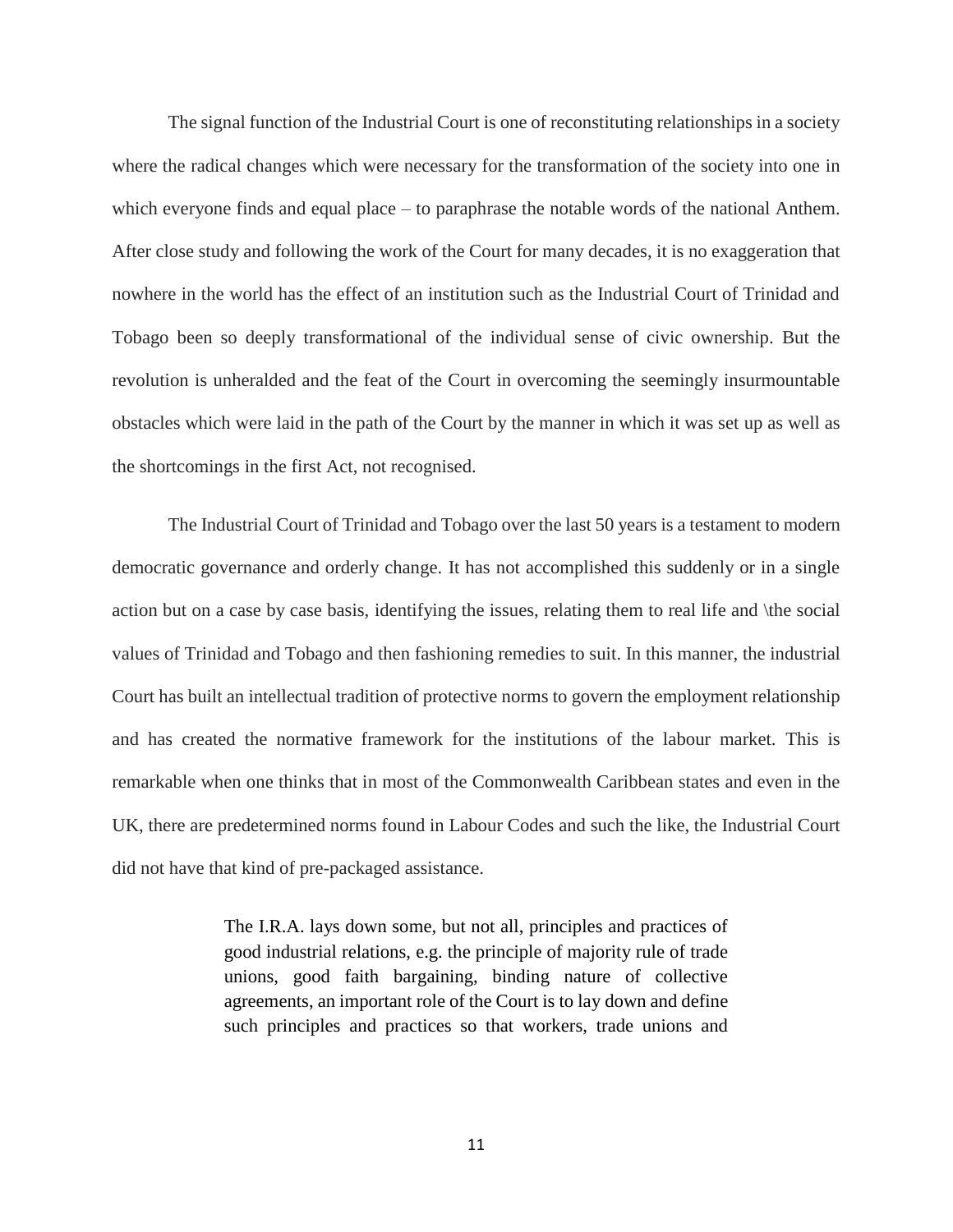employers will be aware of the principles which are applied by the Court.<sup>12</sup>

### **The Industrial Court is Democracy and Good Governance in its Very Best Expression**

The jurisprudence of the Industrial Court has been built with each ordinary citizen having the ability to put forward the contribution of their own circumstances as a consideration in promulgating the rules and conventions which govern this critical aspect of citizenship. Professor Levi explains how this is a high form of democracy, which we must bear in mind as we construct new institutions to carry forward our social, political and economic development:

> What does the law forum require? It requires the presentation of competing examples.<sup>13</sup> The forum protects the parties and the community by making sure that the competing analogies are before the court. The rule which will be created arises out of a process in which if different things are to be treated as similar, at least the differences have been urged. In this sense the parties as well as the court participate in the law-making. In this sense, also, lawyers represent more than the litigants.

> Reasoning by example in the law is a key to many things. It indicates in part the hold which the law process has over the litigants. *They have participated in the law-making. They are bound by something they helped to make. Moreover, the examples or analogies urged by the parties bring into the law the common ideas of the society.* The ideas have their day in court, and they will have their day again. This is what makes the hearing fair, rather than any idea that the judge is completely impartial, for of course he cannot completely be. Moreover, the hearing in a sense compels at least vicarious participation by all the citizens, for the rule which is made, even though ambiguous, will be law as to them.<sup>14</sup>

l

<sup>12</sup> *Union of Commercial and Industrial Workers v. El Dorado Consumers Co-operative Society Limited* TD 72/2000

 $13\,\text{By'}$  competing examples' one means merely the particular situation in which the litigants before the Industrial Court have found themselves and on which they are urging the Court to rule, thereby creating a rule for the particular circumstance.

<sup>14</sup> Edward Levi *An Introduction to Legal Reasoning* (University of Chicago Press 1949) p. 5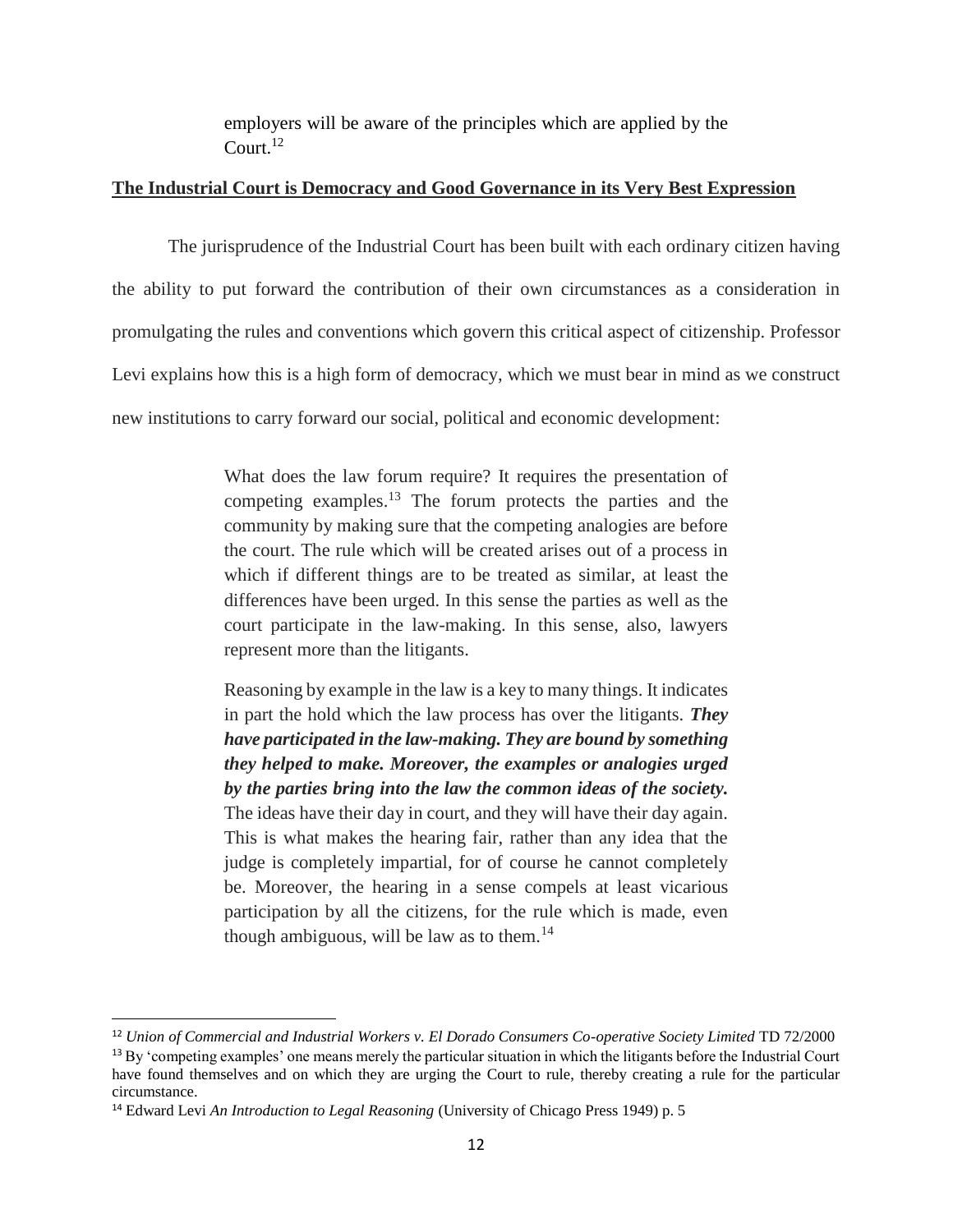The rule-making in industrial relations by the Industrial Court is therefore even more democratic and participatory than enactments made in Parliament which are usually the function of a decision of Cabinet carried out by the legislative drafting department of the Parliamentary Counsel. The Industrial Court, by having to bring to bear its broad standard of adjudication in accordance with "equity, good conscience and the substantial merits of the case before it, having regard to the principles and practices of good industrial relations" necessarily reasons inductively. The inductive process of reasoning rather than the deductive has the great potential of looking at specific instances and drawing from them logical inferences and lessons that is based on the unique and shared experiences of the Republic of Trinidad and Tobago.

In this task the Industrial Court has neither been shy or modest and quite rightly so. Because if it does not do it, experience has shown that it will be done for us based on the shared experience of other foreign peoples. Sound logical inferences are fully accepted as the basis for judicial activism. Because it is reasoned – unlike parliamentary legislation, which requires no compelling reason or any at all, gives legitimacy and a justification for the rules and principles that the Industrial Court has laid down over the past 50 years, sometimes controversially. But the point that the rule making is participated in by the ordinary citizen, both employee and employer, and their advocates who skilfully advance the respective interests, accords with the most critical feature of good governance in the creation of institutions – participation. The Industrial Court has been the epitome of transparency and accountability the other two ingredients of good governance.

### **The Framework of Industrial Relations Act**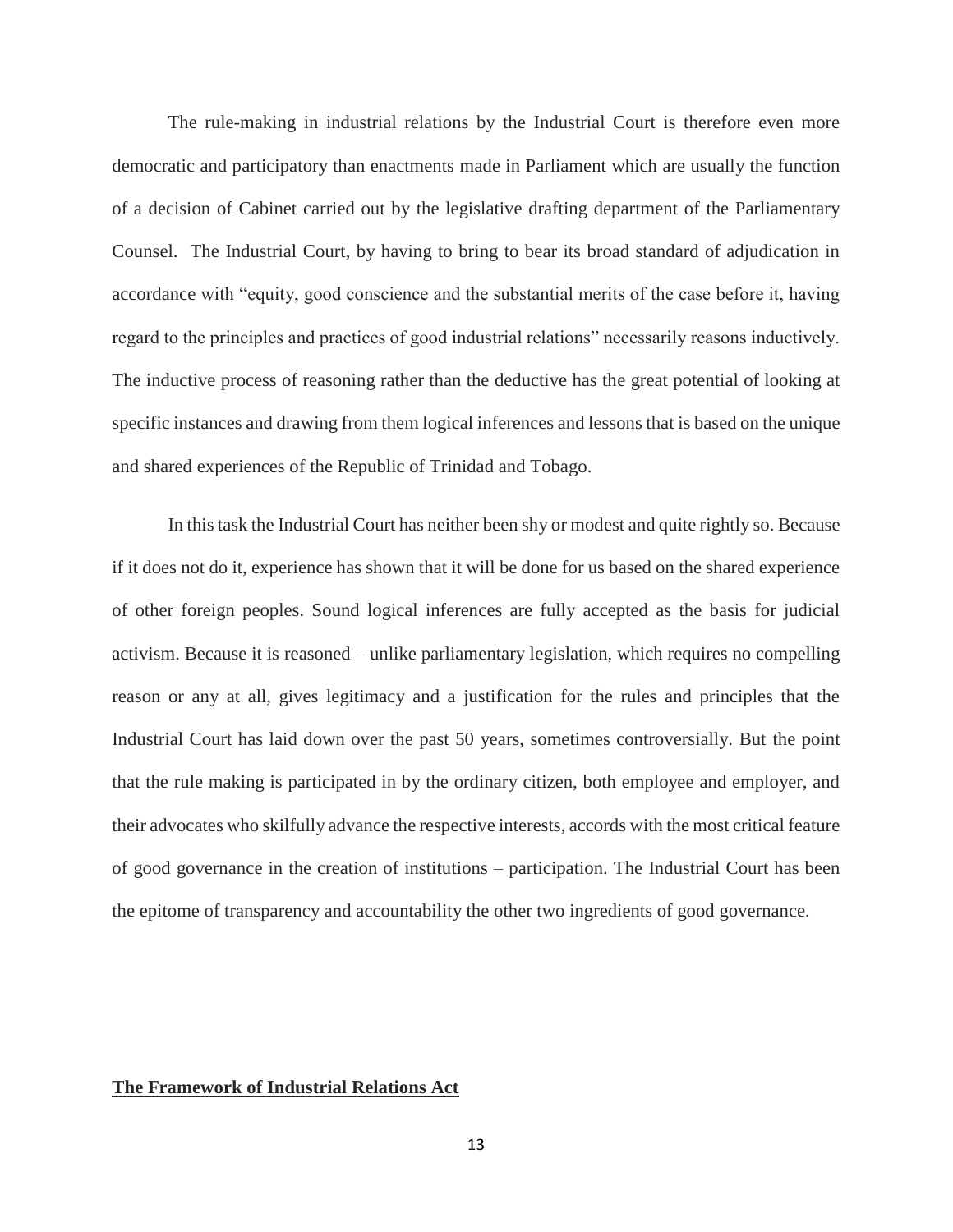But much credit must also be reserved for the ideological framework of the Industrial Relations Act which replaced the ISA. The IRA has been a work in progress and there has been great sensitivity to legislative reform and amendment to improve the legislation. Again, in no other legislative area in Trinidad and Tobago has there been such monitoring and re-evaluation to ensure that the legislation is producing the required effect. While the monitoring is informal, this is typical of democracies and in this case it is effective. Professors Seidman states:

> In the largest sense, democracy itself constitutes a gigantic, if somewhat unsystematic, monitoring and evaluation system. Constituents whose toes a law's implementation pinches can and frequently do complain to their legislative representatives. <sup>15</sup>

This has been the experience of the IRA and it is a model of democracy in this regard.

The pivotal core of the jurisprudence of the IRA is described by s.10(3) of the Act:

Notwithstanding anything in this Act or in any rule of law to the contrary, the Court in the exercise of its powers shall –

- (a) Make such order or award in relation to a dispute before it as it considers fair and just, having regard to the interests of the persons immediately concerned and the community as a whole;
- (b) Act in accordance with equity, good conscience and the substantial merits of the case before it, having regard to the principles and practices of good industrial relations.

In addition, the jurisdiction to give relief to an employee who has been dismissed adds significantly to the ability to weave a jurisprudence that fits within the unique moral values and legitimate expectations of citizenry which employment represents as discussed above in constructing a just society. Section 10(5) in giving the Court the power to exercise a wide

<sup>15</sup> A Seidman, R Seidman & N Abeysekere *Legislative Drafting for Democratic social Change* (2001) p 114.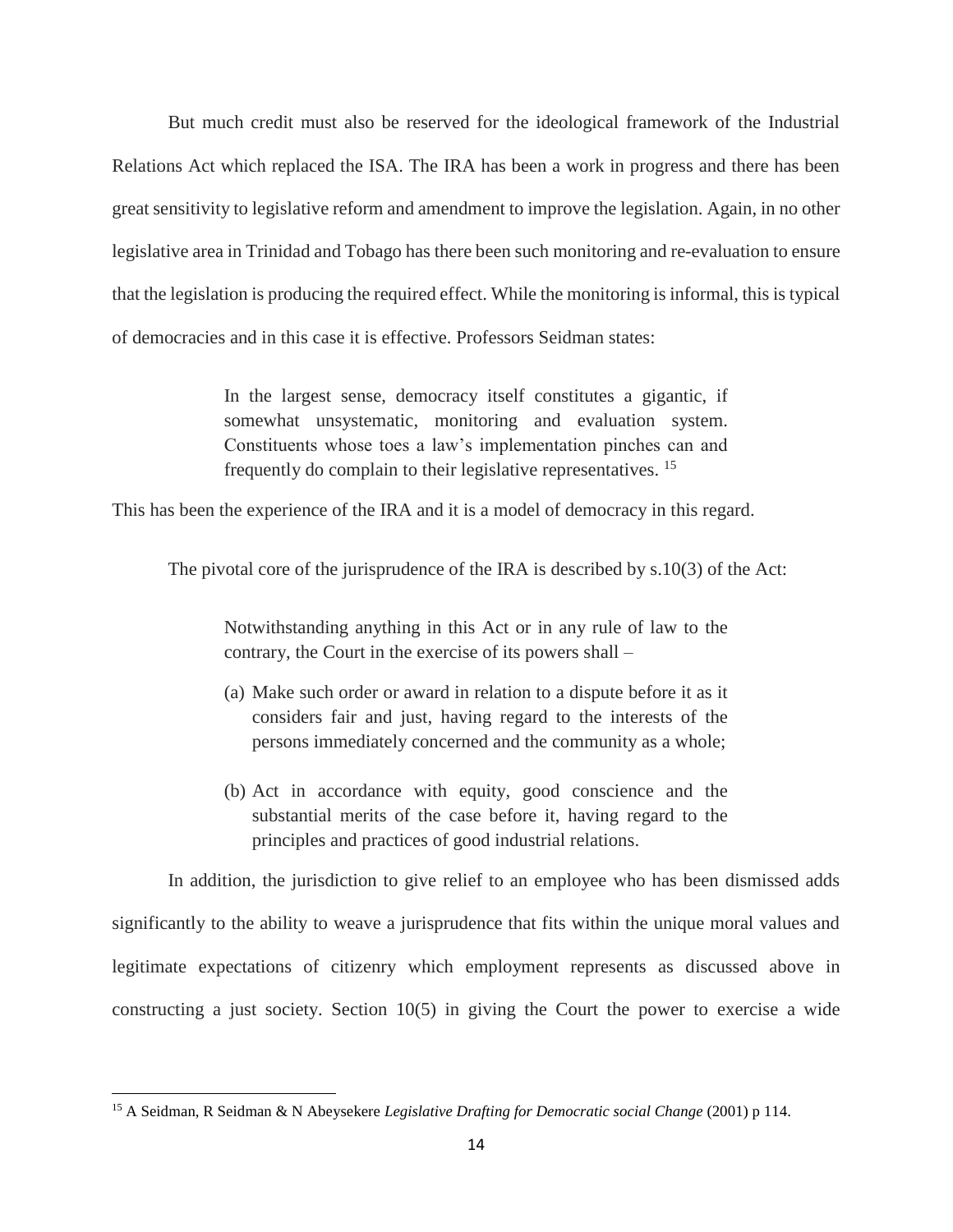discretion to make an award provides the platform for filling in the grid of moral values that must underlie any national law:

> An order under subsection (4) may be made where, in the opinion of the Court, a worker has been dismissed in circumstances that are harsh and oppressive or not in accordance with the principles of good industrial relations practice.

In our ex-colonial states based on the English common law, the doctrine of precedent and the slavish adherence by our judges and attorneys to the value of case law precedents from elsewhere continues to be the route whereby the values of societies that are not our own creep in to undermine the sovereignty of our self-definition of our society.

Additionally, and this is key, the way is paved for cognitive accessibility to the court by the ordinary citizen which the eccentric complexity of the rules and procedure of the regular courts to which they have unyieldingly clung, which elevates form over substance does not provide. Therefore it is critical to the success of the Act that sections 9(1) and 10(6) of the Act restrict the intrusion of the methodology and ideas of the regular courts into the jurisprudence being forged by the Industrial Court. Section 9(1) provides:

> In the hearing and determination of any matter before it, the Court may act without regard to technicalities and legal form an shall not be bound to follow the rules of evidence stipulated in the Evidence Act, but the Court may inform itself on any matter in such manner as it thinks just and may take into account opinion evidence and such facts as it considers relevant and material, but in any such case the parties to the proceedings shall be given the opportunity, if they so desire, of adducing evidence in regard thereto.

Section 10(6) ousts the jurisdiction of the regular courts to question the judgment of the Industrial Court in language that is pellucid and strong.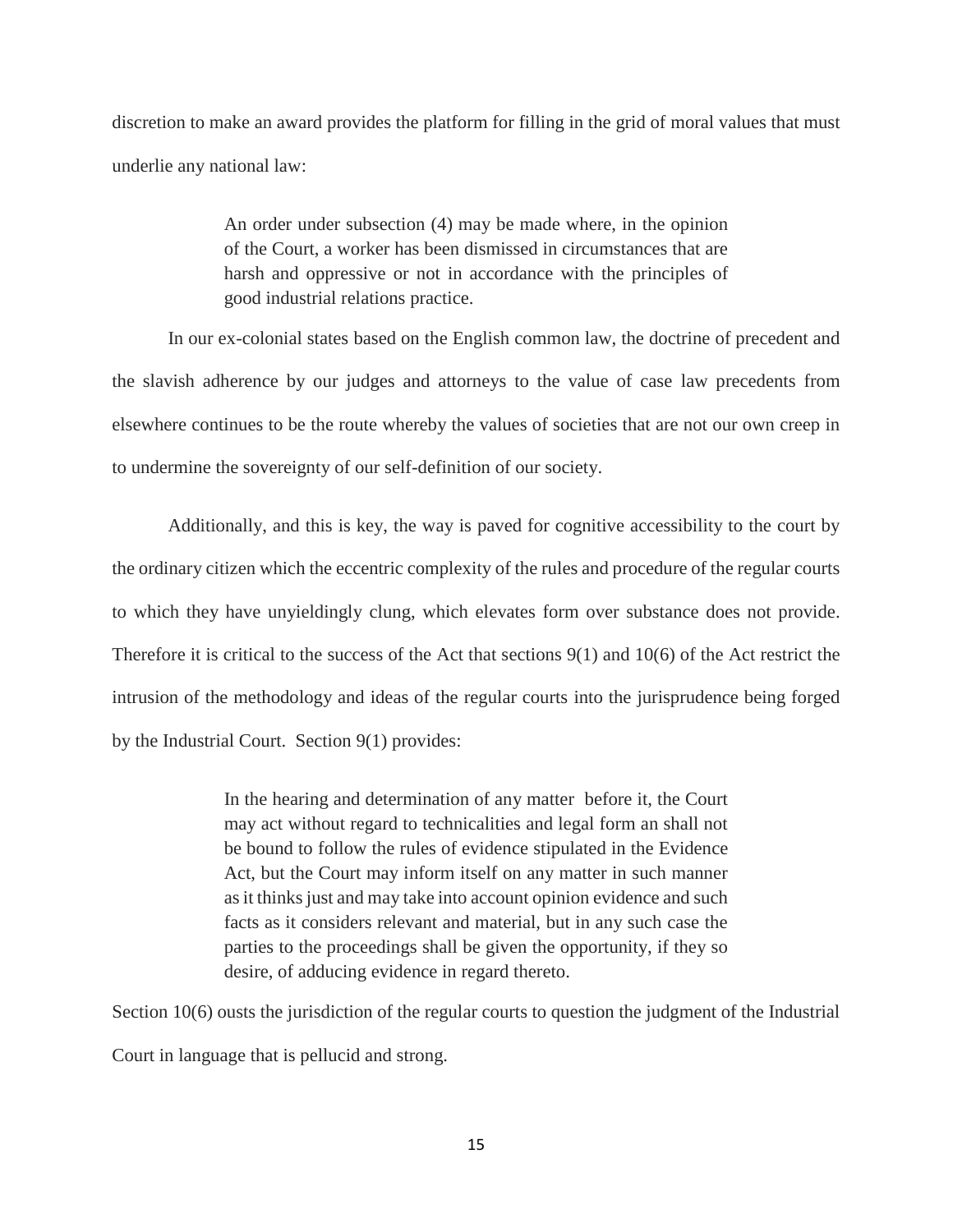The opinion of the Court as to whether a worker has been dismissed in circumstances that are harsh and oppressive or not in accordance with the principles of food industrial relations practice and any order for compensation or damages including the assessment thereof made pursuant to subsection (5) shall not be challenged, appealed against, reviewed, quashed or called into question in any Court on any account whatsoever.

This interdiction is repeated with respect to any proceedings before the Court, except in limited

circumstances. Section 18(1) provides:

Subject to subsection (2), the hearing and determination of any proceedings before the Court, and an order or award or any finding or decision of the Court in any matter (including an order or award) –

- (a) shall not be challenged, appealed against, reviewed, quashed or called in question in any Court on any account whatsoever; and
- (b) shall not be subject to prohibition, mandamus or injunction in ay Court on any account whatever.

The dispensation of justice in the Industrial Court without the plank of older tradition on which to rely becomes a pragmatic exercise. The task is rendered even more complex by its superwide jurisdiction and broad objectives stated in the IRA. The doctrinal structure of industrial relations jurisprudence embraces a close consideration of many disparate issues, considerations and sectorial concerns. Ideas must be drawn from many areas. Indeed in a phrase the ultimate function of the Industrial Court is in fact a reconstitution of relationships in the society, not only the relationship between persons in diverse roles but also the relationship between organisations, government and governmental institutions, within the context of economic efficiency and fundamental social and economic rights, voluntary sources and particular institutions as well as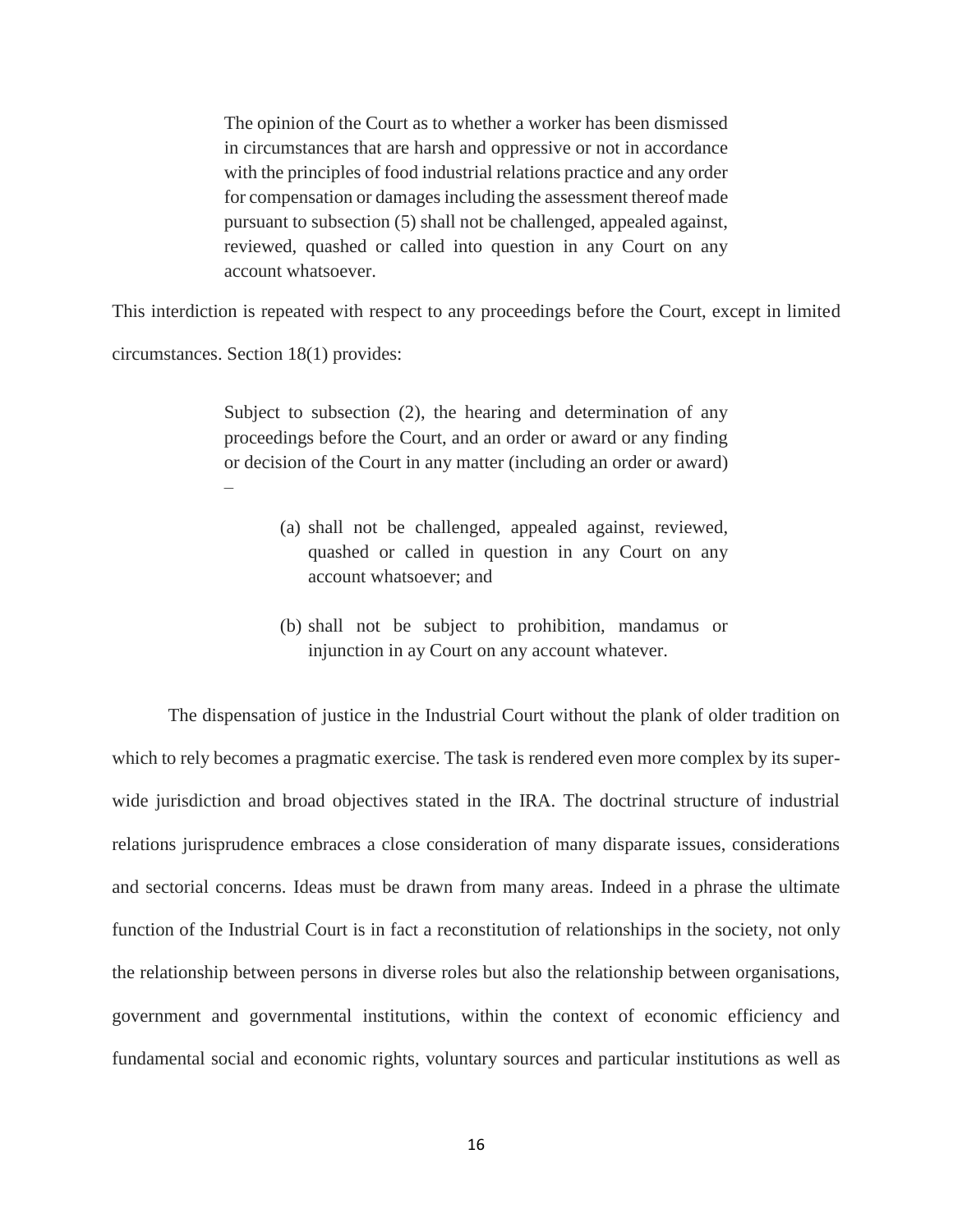the overarching concern with meeting international standards which our country has committed itself to as a matter of international law.

The Industrial Court stands at the apex of many strands that must be fused into, and become, to use Professor Goveia's words, "new guiding principles of order and coherence" and yet do so without disruption. The background is the complex economic, political and social environment and constructs in Trinidad and Tobago. Within this is the divide between individual labour law and collective labour law. Then the various strands which affect their regulation:

- 1. Law of contract
- 2. Common law
- 3. Regulatory legislation
- 4. Collective bargaining
- 5. The business enterprise
- 6. Workplace custom and Practice

### **Charting the Jurisprudence**

The road to charting the jurisprudence depends a great deal on the leadership of the Court. Despite the imperfections of the ISA, the appointment of Sir Isaac Hyatali as the first President of the Industrial Court was a master stroke of genius of the jurisprudence of the Court. The initial business was to disabuse everyone that the Court lacked independence from the Executive and to establish that it is committed to justice to all citizens. In his first Annual Report he repeated that *"publicly and emphatically that this Court is an independent Court – free from the control, directions or influences of the Executive, members of Parliament, political parties and*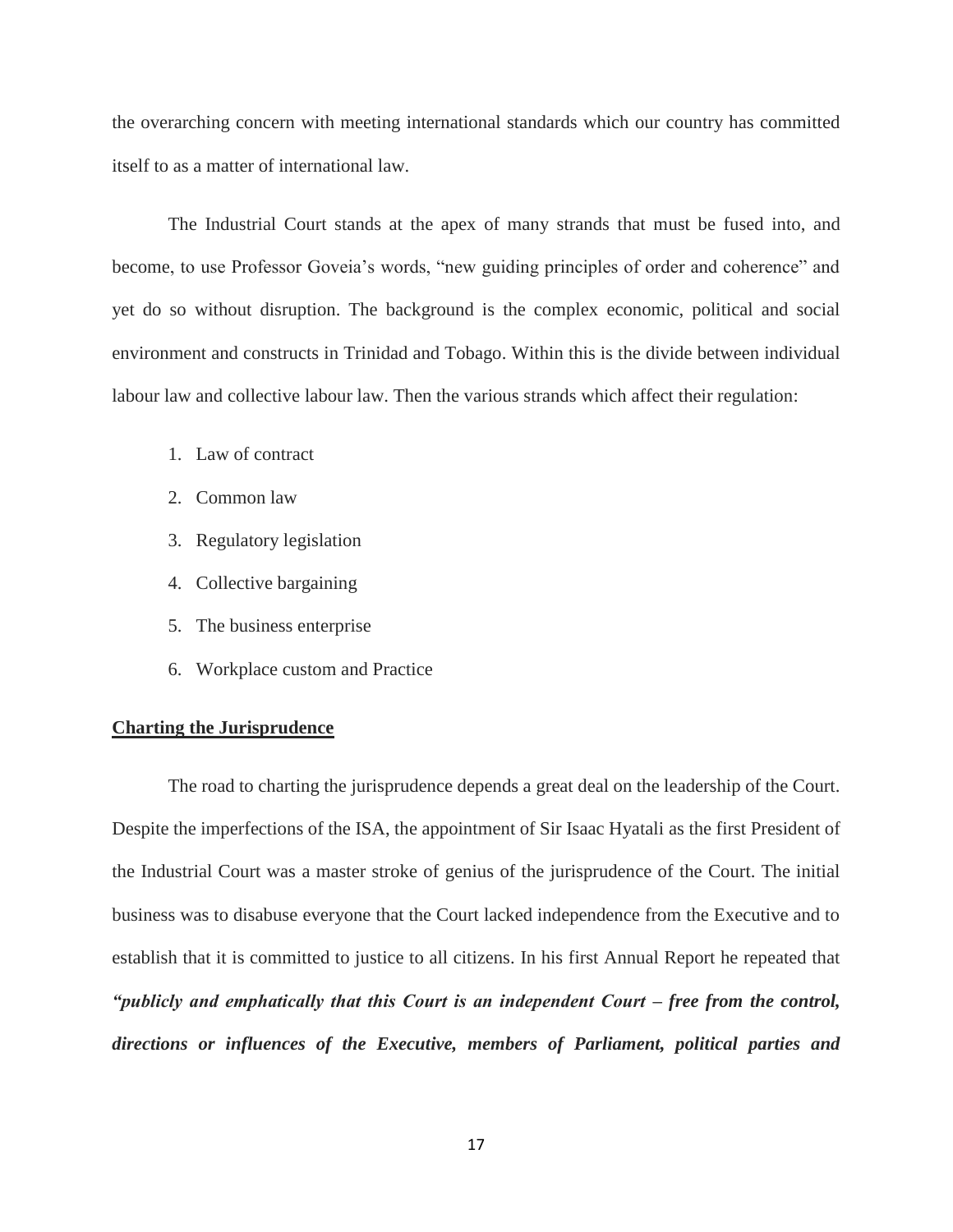*personalities and all pressure groups and combines, guided or misguided that may appear on the scene now or hereafter".* He continued:

> Let all citizens of our county be assured of this and let them also be assured that those who seek justice at our hands will not do so in vain.

Even where there was no provision for reinstatement of workers in the ISA, as President of the Court, Sir Isaac boldly led the Court to exercise that jurisdiction and was unrestrained in his criticism of the judgment of the Court of Appeal which ruled this ultra vires. Sir Isaac tirelessly campaigned to have amendments made to the Act and, to a large degree, much of the improvements to the legislation leading ultimately to its repeal and replacement by the IRA was foundationally laid by Sir Isaac Hyatali. He was clear on the role of the Court to promote 'social justice' from the first years of its existence.

> The large number of trade disputes that have been and are continuing to be referred to the Court reflect either confidence in *its dedication to the cause of dispensing social justice* without fear, or favour, affection or ill will….<sup>16</sup>

The current President, Her Honour Mrs. Deborah Thomas-Felix, has continued to lead the Court in the path of this noble tradition of creating jurisprudence for the Industrial Court which is tailored to meet the values of every citizen of the Republic and safeguarding the economic viability of the country. In her first Annual Report as President she summed up the role of the Industrial Court.

> The Industrial Court, as the final arbiter of employment issues in this country continues to serve as an invaluable instrument for social justice. This Court, from my perspective, continues to be the glue of human dignity, equity and fairness which permeates into this mosaic

<sup>16</sup> Annual Report 1966-1967 p. 16 para 19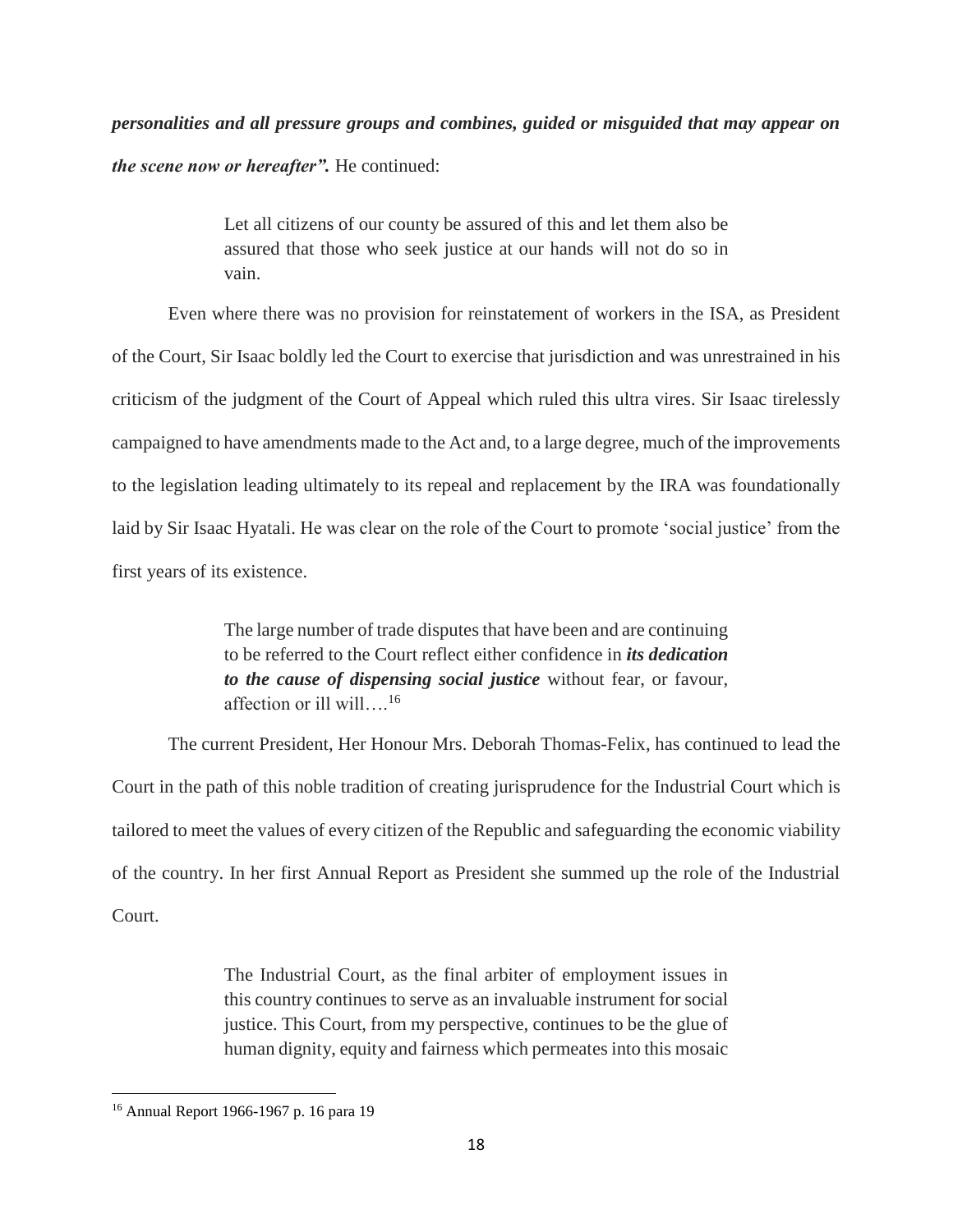of employment relationships in Trinidad and Tobago and holds it together. It is therefore important for us to always remember the history of the Court and the importance of its role in this society.<sup>17</sup>

Like her first predecessor, she takes the platform of President of the Industrial Court to be a voice in relation to issues and trends which affect the employment of citizens of Trinidad and Tobago. For example, in 2013, she expressed "deep concern regarding the widespread use of shortterm and fixed-term contracts of employment in the public sector." The President clearly appreciated that principles that may pass as fair and just in some other and larger jurisdiction, is not necessarily so in Trinidad and Tobago. In this small state the Government is a major employer upon whom the citizen depends and it is critical to social inclusion. Justice therefore is crucial in this area of employment relations.

> Given the importance of the Government as employer and the role of the public sector in national development, we should strive for employment and human resources policies and practices that would foster an efficient and productive public sector that delivers highquality services and supports good stewardship.<sup>18</sup>

In this regard, we are kindred spirits. I observed some time ago:

The public service occupies a distinct, obvious and critical role in Caribbean life: political, social, cultural and economic. It is well known that in all these societies, a government job is perhaps the most important channel of participation in the democratic governance of the state by ordinary people who would typically be without status, power or influence. Government is by far the largest and most reliable employer. A government job is a source of status at every economic level and also a source of economic stability to an impoverished family or community. The district constable or police officer, the teacher or nurse, the postmistress or clerk, even the labourer or domestic servant employed to government is the link

l

<sup>17</sup> The Industrial Court of Trinidad and Tobago *Annual Report October 2011 – September 2013* at p.6 18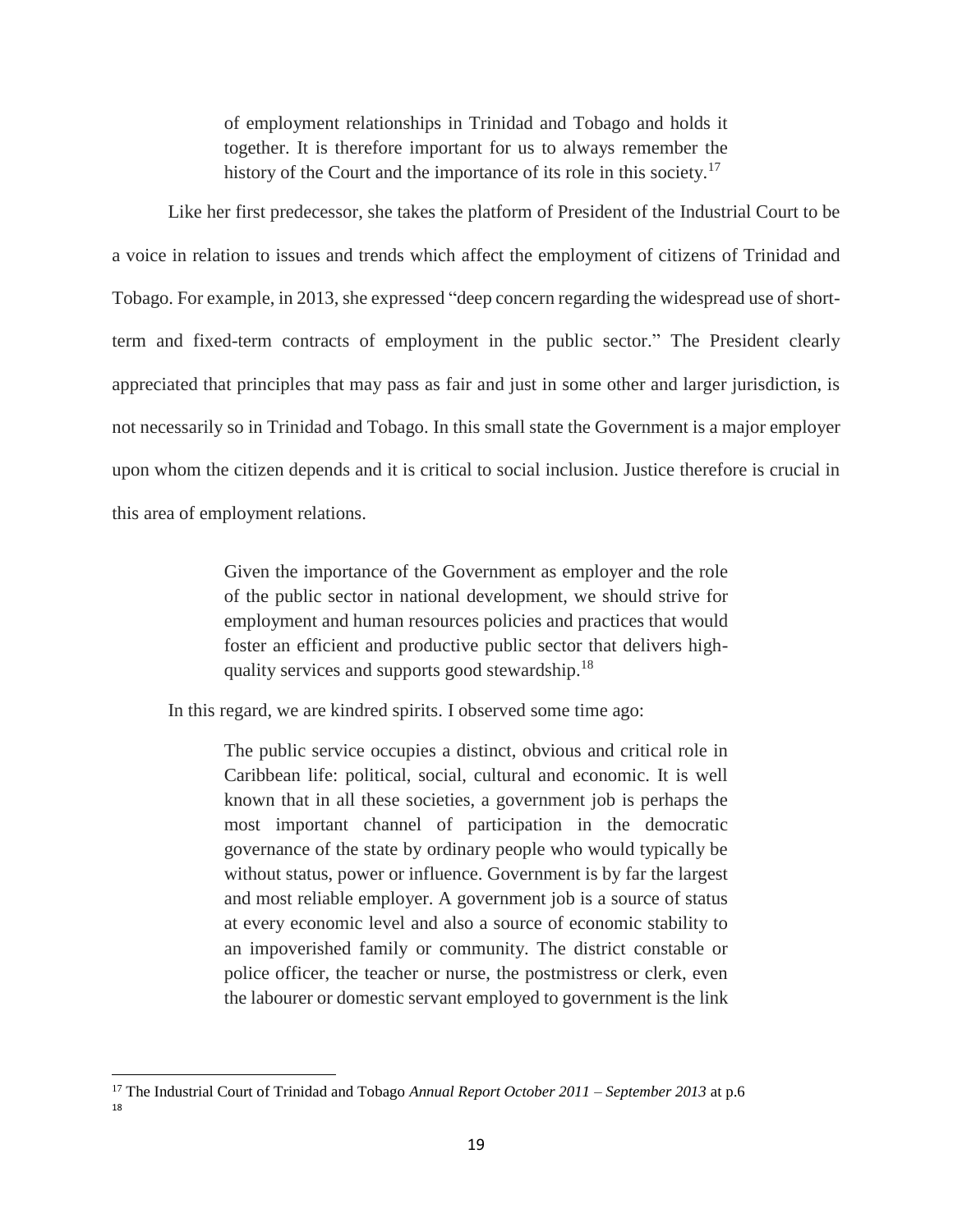to participation in the official society both from a democratic and a cultural perspective.<sup>19</sup>

### **The Rights-Based Approach**

The question becomes the precise manner in which the Industrial Court has exercised this generous jurisdiction to give credence to the claim that it has forged a jurisprudence of social justice which has impacted society. The President of the Court has recently stated:

> I believe that social inclusion, equity and fairness are necessary precursors for building a stable industrial relations environment and by extension a vibrant and prosperous economy. The challenge I daresay for this country and many countries is how to achieve sustainable inclusive growth and development for all citizens. It is my respectful view that, economic growth will be irrelevant if it does not take into account the betterment of each and every section of the society. Sustainable inclusive growth can only be achieved when we combine policies for economic development with those of social justice and inclusive growth for all groups particularly those which are most vulnerable.

In reviewing the jurisprudence of the Industrial Court, this objective has been advanced by taking the modern rights-based approach to the resolution of conflicts and the dispensation of justice. This is in keeping with the modern movement of international society. The strong provisions of the Industrial Relations Act of Trinidad and Tobago, the history of agitation and the personnel of the Court has led to the development of a jurisprudence of rights-based approach to the adjudication of employment relationship disputes.

In *Caroni (1975) Limited v Association of Technical Administrative Supervisory Staff*, 20 de la Bastide CJ made clear the breadth of the jurisdiction of the court:

<sup>19</sup> L. Jackson *The Fourth Estate: Towards a Caribbean Constitutional Ideology of the Independent Public Service*  (unpublished)

<sup>20</sup> (2002) 67 WIR 223, 225-226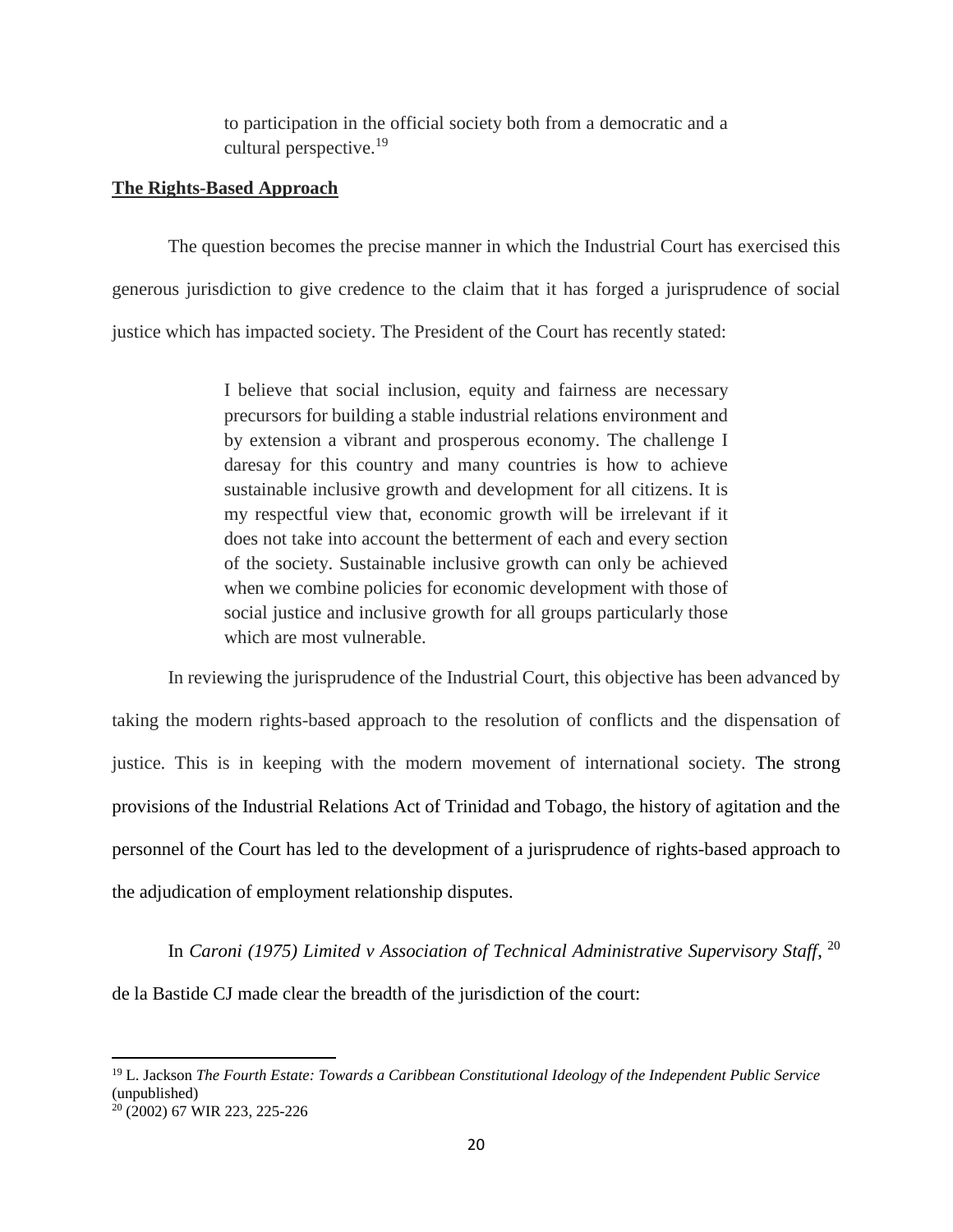The wording of s 10(6) is very explicit. However reluctant this court may be to accept that its jurisdiction has been ousted by an Act of Parliament and that it is thereby denied the opportunity of investigating an alleged injustice and correcting it, if found to exist, the intention of Parliament is too clear in this instance to be deflected by any presumption of law or canon of construction. It is clearly the duty of this court to give effect to it. We must not be tempted to do otherwise by pictures painted of the gross injustices which may be perpetrated if we recognise and accept the restriction which Parliament has imposed on our right to interfere. In any case, s 10(6) does not oust any pre-existing jurisdiction of the Court of Appeal. The Industrial Court is a comparatively recent creation of statute, and so is the right given to appeal from it to the Court of Appeal. The intention of Parliament, clearly expressed in s 10(6), is that the question whether the dismissal of a worker is in any case harsh and oppressive and contrary to the principles of good industrial relations practice, should be reserved to the Industrial Court. What distinguishes a dismissal that is harsh and oppressive from one that is not, is a matter which the Act clearly regards as grounded not in law, but in industrial relations practice. The practice, which is not codified in our jurisdiction, is to be determined and applied to the facts of each case by the Industrial Court. The policy of the statute is obviously to entrust that function only to judges of the Industrial Court who come equipped with experience of, and familiarity with, industrial relations practice. This is a qualification which judges of the Supreme Court do not necessarily or even ordinarily have. It is considerations like these which presumably underlie the prohibition in s 10(6) against the Court of Appeal reviewing the decision of the Industrial Court that the dismissal of a particular worker does, or does not, have the quality which triggers the grant of the remedies of compensation and reinstatement.

A harsh and oppressive dismissal is something which, according to the Act, may be identified only by the Industrial Court.

It does not matter whether the party challenging the decision of the Industrial Court on this issue claims, not merely that the decision was against the weight of the evidence, but goes further and claims that no reasonable judge properly directed could have come to the same conclusion, having regard to the evidence. In the latter case, the ground of appeal has graduated from a question of fact to a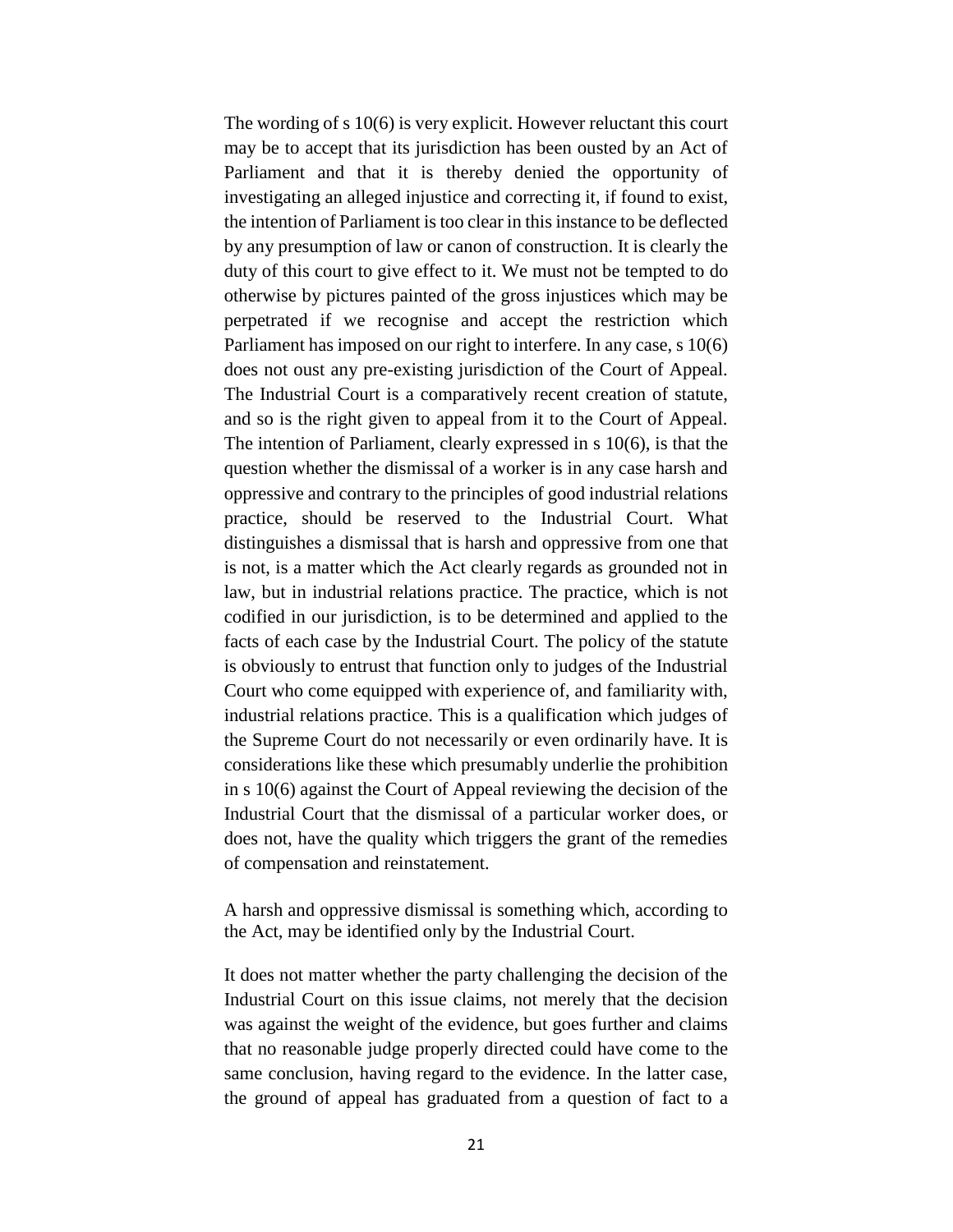question of law; but it is nonetheless barred by the prohibition contained in s 10(6). This is not to say that a decision of the Industrial Court as to whether a dismissal is harsh and oppressive is so sacrosanct that it can never be challenged on any ground whatever. If, for instance, there has been some procedural irregularity which involves a breach of the rules of natural justice, then clearly an appeal would lie to the Court of Appeal, notwithstanding s 10(6). In such a case it would be the process by which the Industrial Court reached its opinion and not the opinion itself, that was challenged.

But the proof of the pudding is in the actual adjudication by the Industrial Court itself – the use of an understanding of the rights-based approach as the interpretative lens through which disputes are resolved. Workers do not merely have a claim or remedy as *Fernandes* seem to say they have a right to property in their job. In *Union of Commercial and Industrial Workers v El Dorado Consumers Operative Society Ltd, <sup>21</sup>* Ramsubeik C summed up the approach and commitment of the Court.

> The idea still persists in some quarters that it is possible to terminate a worker's employment by merely giving him the required notice under the contract of employment. This was true under the common law but termination of workers by notice alone is insufficient under the Act. This whole question was discussed as long as 1965 in Trade Dispute No. 2 of 1965 between the Civil Service Association and the Marketing Board but such submissions continue to be made.

> In addition, an employer must have an acceptable reason for terminating the worker's employment. Under the common law, the employer had the right to terminate without assigning a reason for the termination. This is not acceptable under the Act. An employer must have a valid reason for dismissal which must be connected with the worker's conduct or capacity to perform the work.

> Additionally, an employer must inform a worker of the true reasons for his dismissal. There was no requirement under the common law for an employer to give a reason for a worker's termination. He just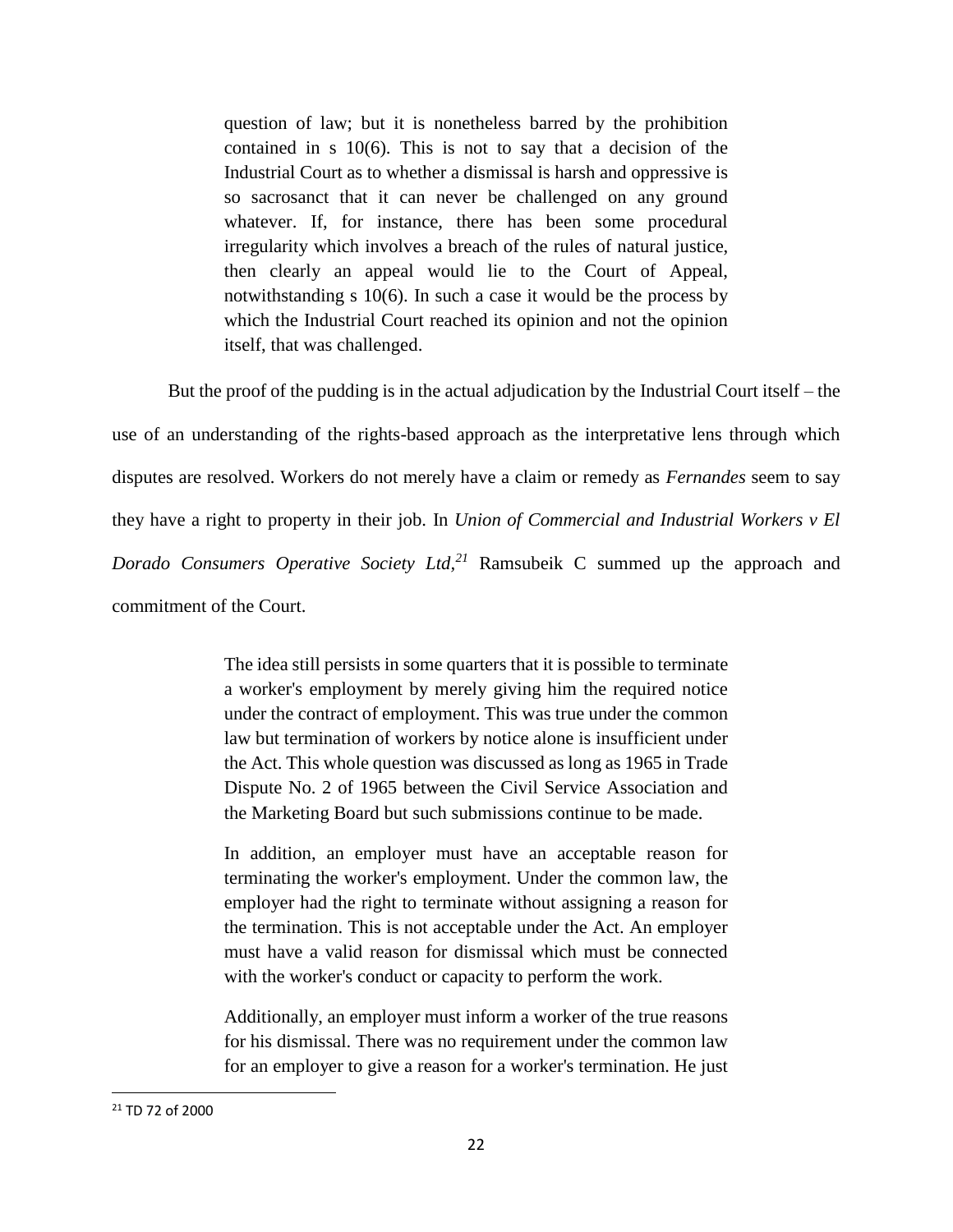had to inform him of the termination. By the principles of good industrial relations practice, however, an employer must give a worker the true reason for his dismissal.

An employer must also give a worker an opportunity to be heard before a dismissal becomes effective. In Trade Dispute No. 68 of 1980 between Trinidad and Tobago Television Co and Communication, Transport and General Workers' Union, His Honour Mr. J.A.M. Brathwaithe said: "It is an understatement to say the common law rights of an employer have been circumscribed. For all practical purposes they have almost been completely eroded out of existence".

In *Fernandez (Distillers) Ltd v Transport and Industrial Workers' Union* Wooding CJ

emphasised the historical common law prerogative of the employer as owner of the worker singularly as a factor of production without any recognition of a right of the worker to his work. In forceful language Wooding CJ said:

> And I cannot too strongly stress that the issue was *not* whether the company could justify the legality or propriety of the dismissal.

This is in stark contrast to the recent decision of the Industrial Court in *Trinidad and* 

*Tobago National Petroleum marketing Co Ltd v Oilfields Workers' Trade Union.<sup>22</sup>*

It is noteworthy that this country does not have a labour code to give detailed guidance to employers, workers and trade unions regarding the day to day conduct of their relationships. Instead the legislature has provided overarching principles and has emphatically positioned the Industrial Court as guardian of the national standards of what constitutes good industrial relations principles and practice. Thus, the importance of the role of the Industrial Court in issuing guidance to shape the industrial relations jurisprudence in the country cannot be overemphasised.

<sup>&</sup>lt;sup>22</sup> TD 717 of 2013 and IRO 23 of 2013 (Consolidated)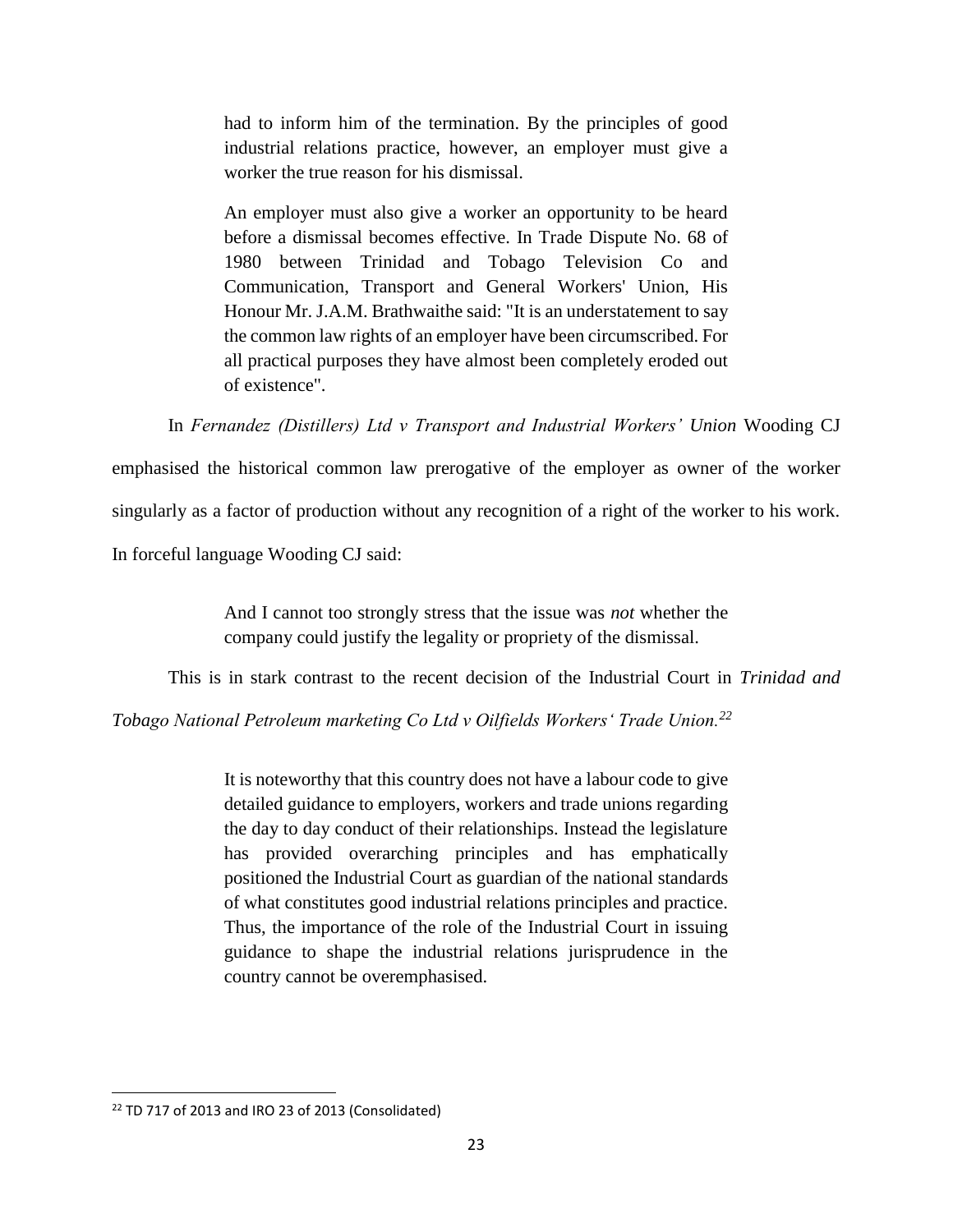In that case 68 workers were dismissed – equivalent to the discharge weapon of mass destruction in such a small society. In rejecting the dismissal of the workers as a product of arrogance and intransigence and a violation of natural justice, the court insisted that "industrial common sense causes us to examine the extent to which Management's own action or omission call into question the reasonableness of the decision to suspend the workers and then to dismiss them." The Court ordered the reinstatement of all the workers without loss of pay, benefits or seniority and also an award of damages. While the matter is the subject of an appeal before the Court of Appeal, in reliance on what we have said above, whatever conclusion the Court of Appeal come to would be irrelevant to the vindication of the rights of the workers in the Industrial Court and the role and function of the Industrial Court. The perception of the workers was that they matter and have a voice to assert their position in the institutional arrangements of the state.

The overall conclusion is that the Court has adopted a rights-based approach to the rights of employees to a proprietary interest in their employment.

Sharma CJ has said of the role of the Industrial Court:

 $\overline{\phantom{a}}$ 

[25] What is of critical importance is the fact that in addition to conferring this jurisdiction on the Industrial Court. The legislature expressly ousted the Court of Appeal's jurisdiction in certain matters considered essential to determining good industrial relations practice. These matters are ones considered to be questions of fact and determinations based on the evidence which the members of the Industrial Court are best qualified to answer. This is consistent with the fact that the legislature vested the Industrial Court with the responsibility of ensuring that good industrial relations practices are maintained in employment relationships.<sup>23</sup>

<sup>23</sup> *Caribbean Development Company Limited v National Union of Government and Federated Workers Union* Carilaw TT 2003 CA 61, per Sharma CJ [24]-[25].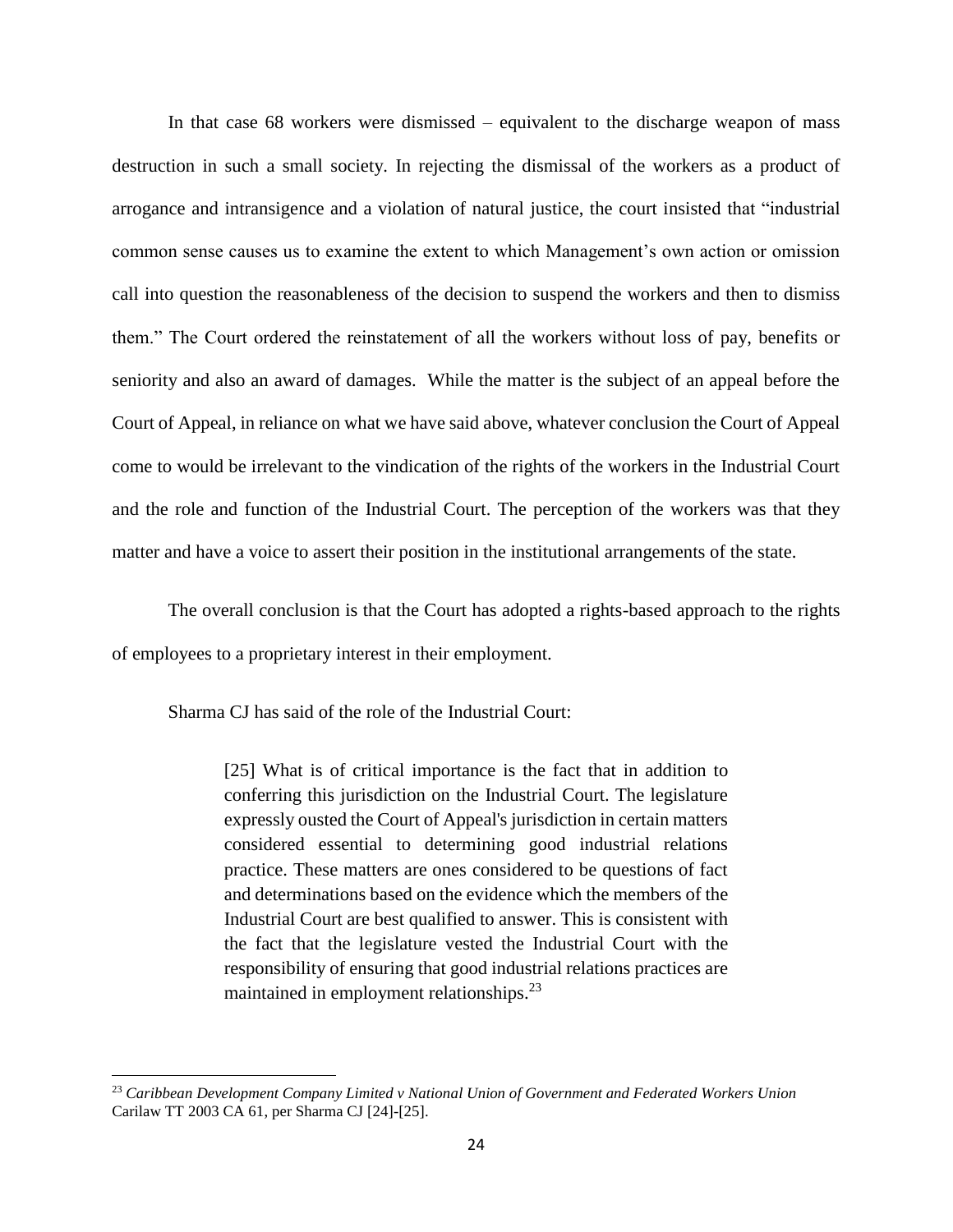This is important because as Michael Freeman notes about rights in another context: $^{24}$ 

Rights are important because they recognize the respect the bearers are owed. To accord rights is to respect dignity: to deny rights is to cast doubt on humanity and integrity. Rights affirm the Kantian principle that we are ends in ourselves and not means to others' ends. It is, therefore, important that, as Ronald Dworkin so eloquently reminded us, we see rights as 'trumps'. They cannot be knocked off their pedestal because it would be better for others, or even society as a whole, were these rights not to exist.

The property interest of the worker in his job has been enhanced by the Industrial Court acting under the IRA while taking care of the multiplicity of other motivations for the Act. All rights, including property rights are a balance between the public interest and the individual and the question is always the margin of appreciation or proportionality with regard to the burden on the individual employee. In this regard the cases have shown that the Industrial Court has not hesitated to act where the burden on the worker was excessive in relation to the options available to the employer and the manner in which it has been exercised in the process.

Indeed, one can be bold enough to say that without the provision of social rights in the Constitution, a credible argument can be put forward that the work of the Industrial Court under the IRA has resulted in an effective constitutionalisation of employment law. This conclusion is more tempting when it is coupled with the panoply of legislative regulatory norms of the employment relationship which is backed up by a strong remedial regime, protected from the common law interference of the courts. The provision of the substantive rights and the provision of broad discretionary remedies to vindicate these rights have effectively created property rights

<sup>24</sup> M. Freeman What's Right with Rights *Int. J.L.C.* 2006, 2(1), 89-98, 89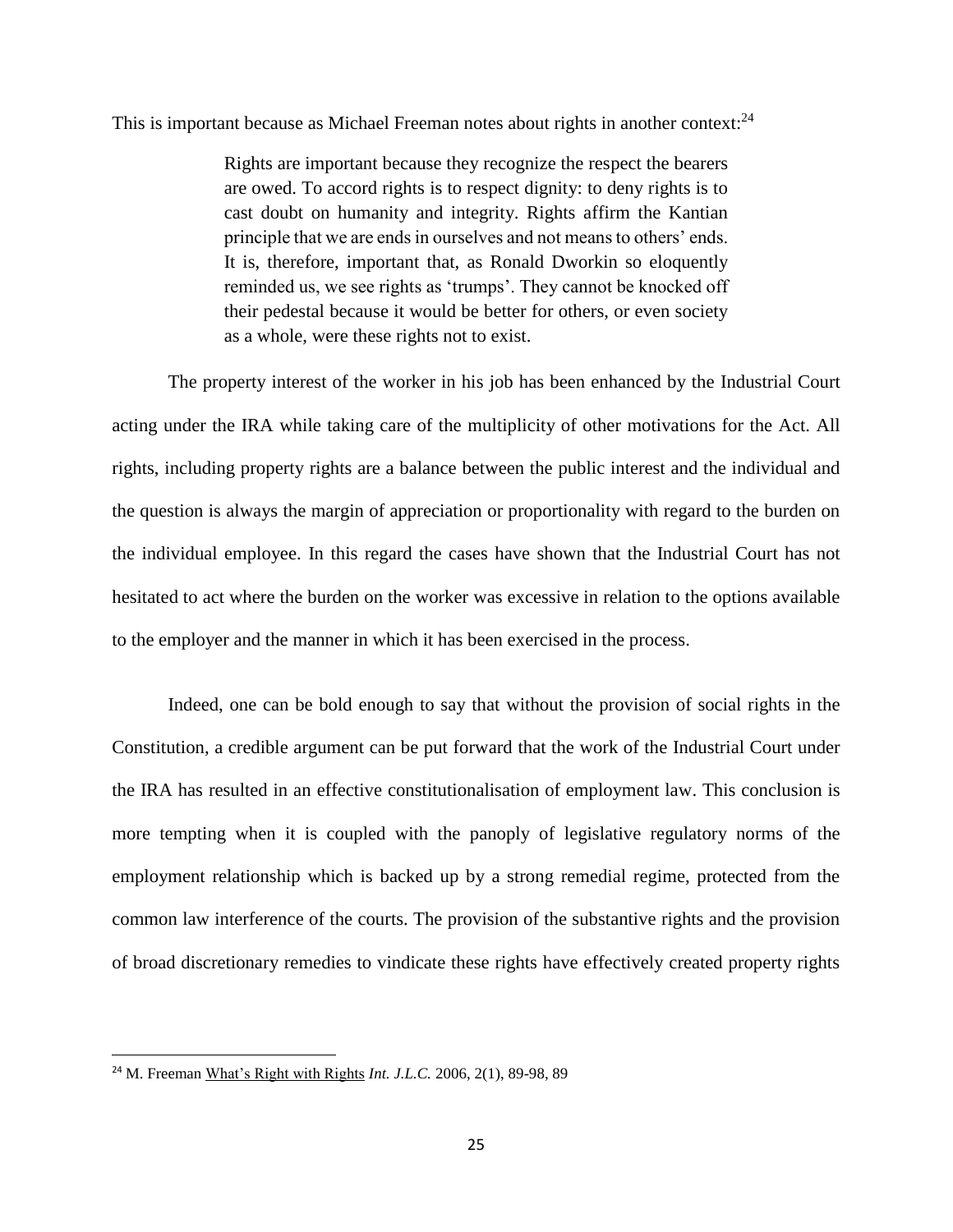in employment and the requirement of good governance – participation, transparency, accountability, fairness, reasonableness and proportionality.

### **Conclusion**

The Industrial Court over the last 50 years has been from beginning to end the stalwart of good governance and social justice in the Republic of Trinidad and Tobago. As a home grown institution and not the replica of a precedent to be found elsewhere it is a model for democracies not only in this region but throughout the world. One can easily measure the quantitative effect of the Court by looking at the state of industrial relations today compared with the turbulent times of 1965. On the other side, it is difficult to measure the mostly qualitative impact as regards the feelings of the citizen in terms of participation and as this current President of the Court consistently reminds us "social inclusion". It is fitting to close with the words of the first President Sir Isaac Hyatali who so well established the firm foundations for the achievements of the Court, quantitative and qualitative. This shows that the achievements are not new but occurred from the very start of the Court's existence.

But let Sir Isaac Hayatali tell us himself:

Having regard to the results achieved since then [the period preceding the Act], there is justification for observing that true economic and other cherished foundations of the Country have been preserved and fortified by the establishment of an impartial judicial system to settle in a peaceful and civilised manner trade disputes. which it was the fashion to resolve theretofore by costly and ruinous industrial warfare. Indeed the industrial peace which has reigned in the society even since the enactment of the Act eloquently bespeaks the extent to which its objects have been achieved and needs no further elaboration from me.